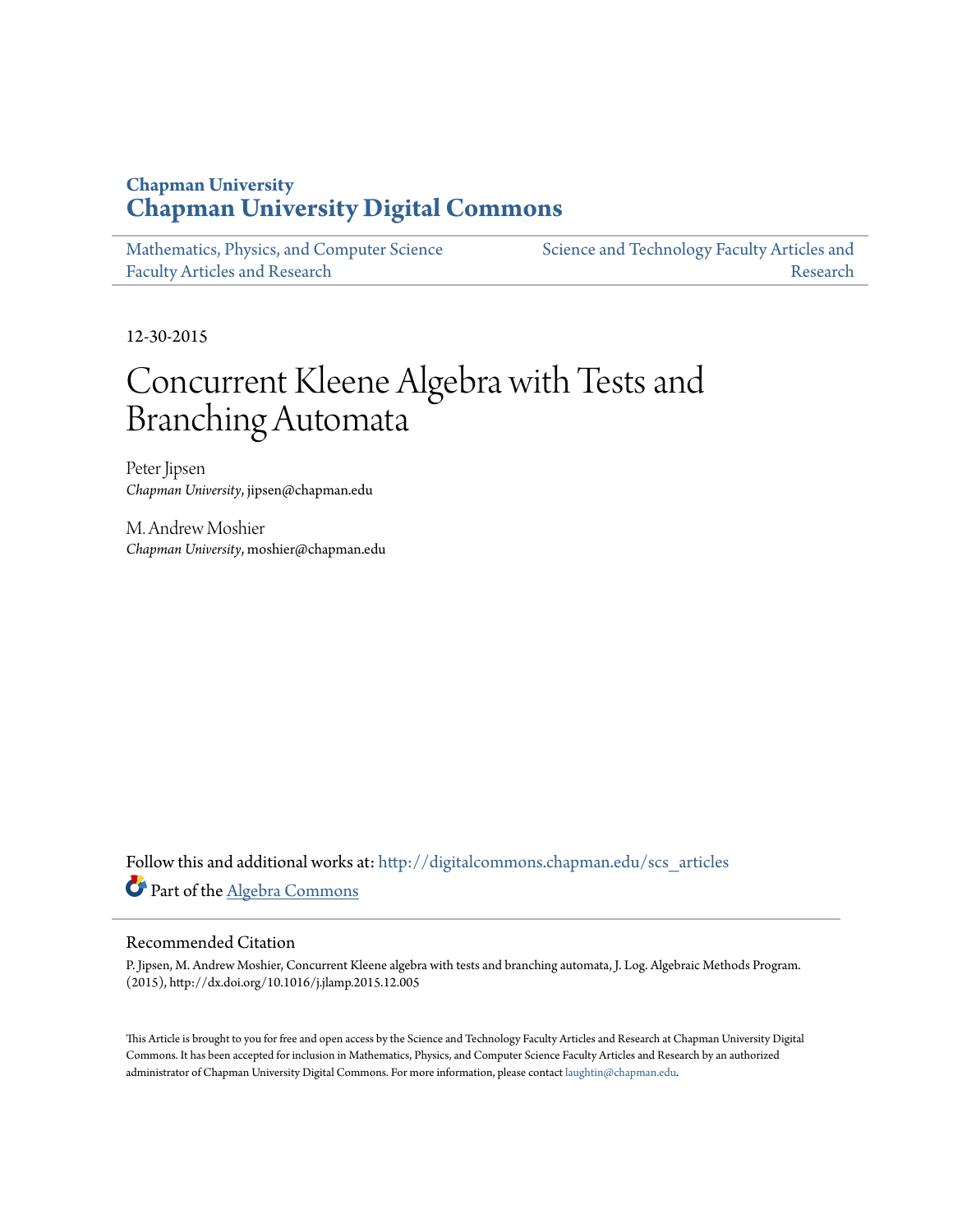# Concurrent Kleene Algebra with Tests and Branching Automata

### **Comments**

NOTICE: this is the author's version of a work that was accepted for publication in *Journal of Logical and Algebraic Methods in Programming*. Changes resulting from the publishing process, such as peer review, editing, corrections, structural formatting, and other quality control mechanisms may not be reflected in this document. Changes may have been made to this work since it was submitted for publication. A definitive version was subsequently published in *Journal of Logical and Algebraic Methods in Programming*in 2015. [DOI:](http://dx.doi.org/10.1016/j.jlamp.2015.12.005) [10.1016/j.jlamp.2015.12.005](http://dx.doi.org/10.1016/j.jlamp.2015.12.005)

The Creative Commons license below applies only to this version of the article.

### **Creative Commons License** <u>@0®ම</u>

This work is licensed under a [Creative Commons Attribution-Noncommercial-No Derivative Works 4.0](http://creativecommons.org/licenses/by-nc-nd/4.0/) [License.](http://creativecommons.org/licenses/by-nc-nd/4.0/)

**Copyright** Elsevier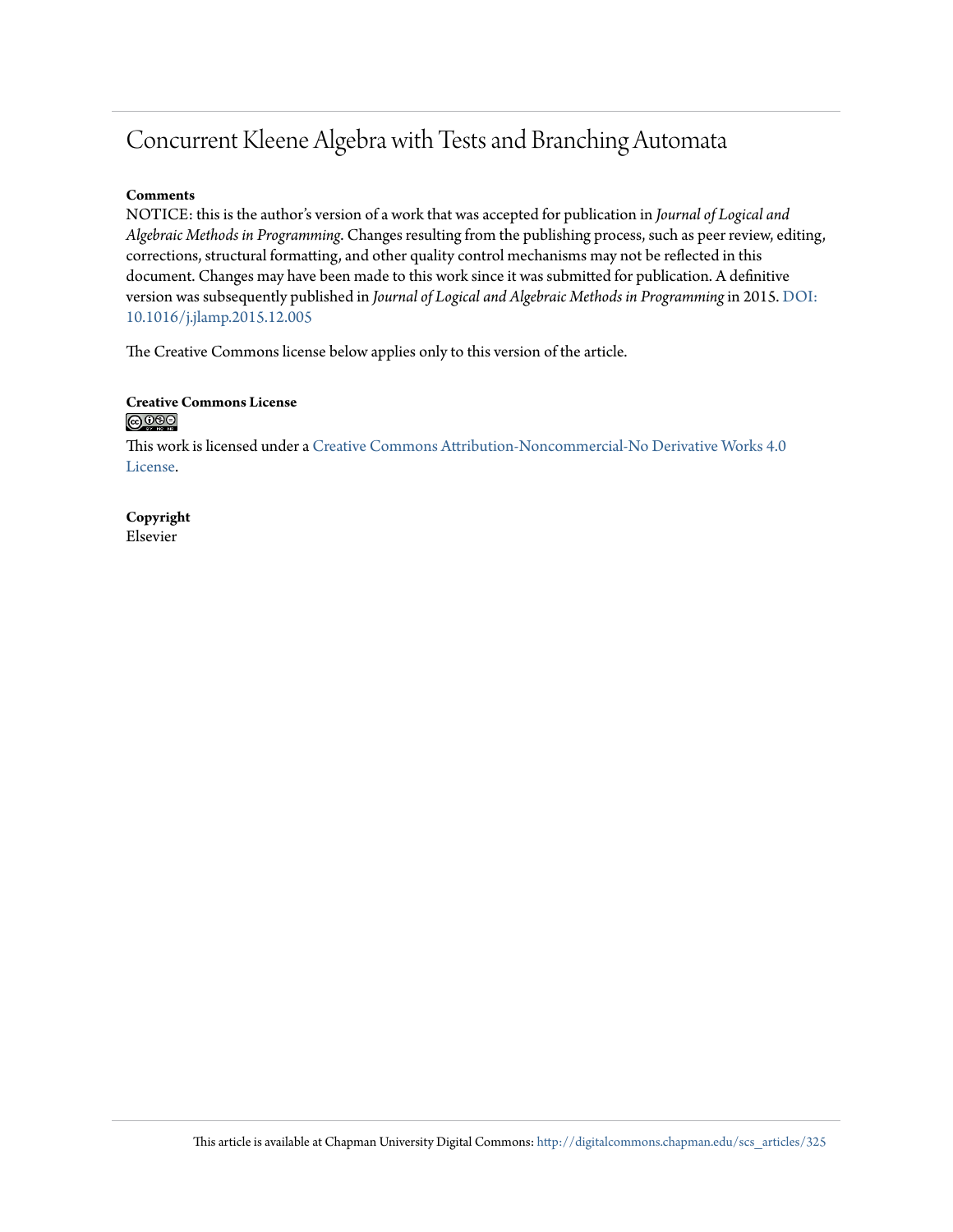# Accepted Manuscript

Concurrent Kleene algebra with tests and branching automata

Peter Jipsen, M. Andrew Moshier

PII: S2352-2208(15)00151-0<br>DOI: http://dx.doi.org/10.1016 <http://dx.doi.org/10.1016/j.jlamp.2015.12.005> Reference: JLAMP 101

To appear in: *Journal of Logical and Algebraic Methods in Programming*

Received date: 23 November 2014<br>Revised date: 26 December 2015 Revised date: 26 December 2015<br>Accepted date: 28 December 2015 28 December 2015

**AN** 

Please cite this article in press as: P. Jipsen, M. Andrew Moshier, Concurrent Kleene algebra with tests and branching automata, *J. Log. Algebraic Methods Program.* (2015), http://dx.doi.org/10.1016/j.jlamp.2015.12.005

This is a PDF file of an unedited manuscript that has been accepted for publication. As a service to our customers we are providing this early version of the manuscript. The manuscript will undergo copyediting, typesetting, and review of the resulting proof before it is published in its final form. Please note that during the production process errors may be discovered which could affect the content, and all legal disclaimers that apply to the journal pertain.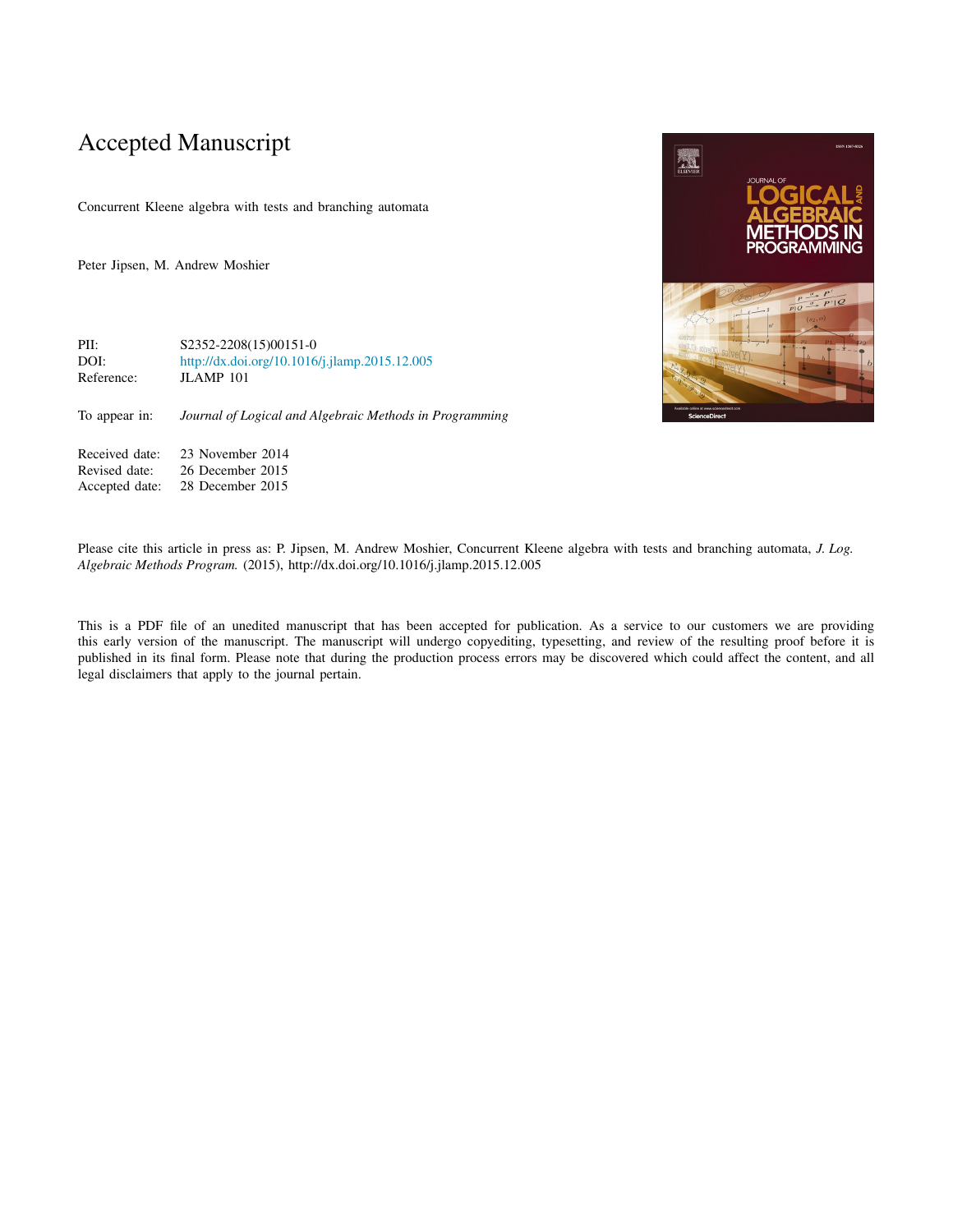## **Highlights**

- Guarded strings are generalized to guarded series-parallel strings giving a concrete language model for concurrent Kleene algebra with tests that satisfies the weak exchange law.
- We define a new simpler type of deterministic and nondeterministic branching automata and prove that the fork-regular languages and the series-rational languages coincide.
- To express basic concurrent algorithms, we define concurrent deterministic flowchart schemes and relate them to concurrent Kleene algebras with tests.
- A purely relational CKAT model is defined based on binary relations over a positive sepration algebra.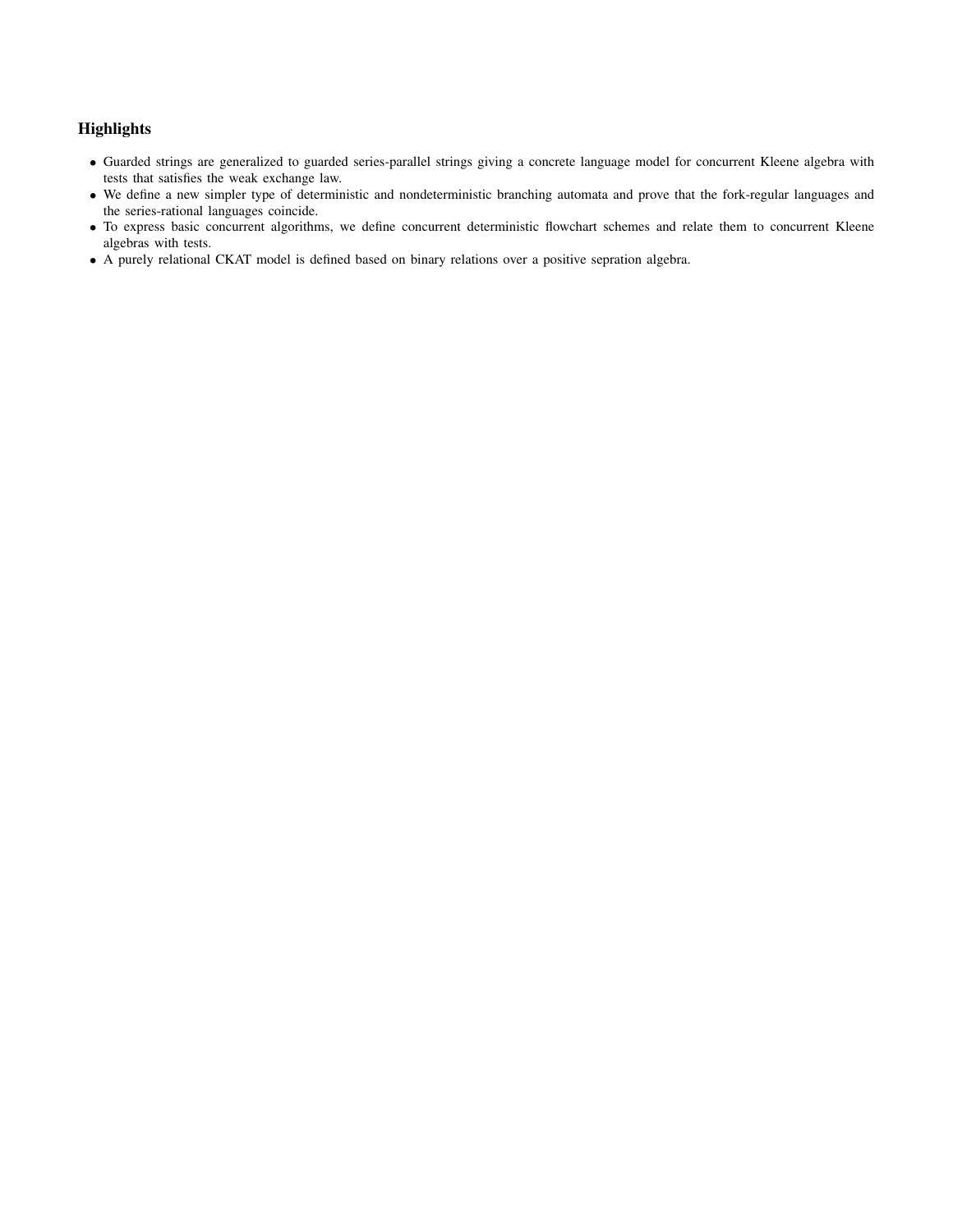# Concurrent Kleene Algebra with Tests and Branching Automata

Peter Jipsen, M. Andrew Moshier *Chapman University, Orange, California 92866, USA*

### Abstract

We introduce concurrent Kleene algebra with tests (CKAT) as a combination of Kleene algebra with tests (KAT) of Kozen and Smith with concurrent Kleene algebras (CKA), introduced by Hoare, Möller, Struth and Wehrman. CKAT provides a relatively simple algebraic model for reasoning about semantics of concurrent programs. We generalize guarded strings to *guarded series-parallel strings*, or gsp-strings, to give a concrete language model for CKAT. Combining nondeterministic guarded automata of Kozen with branching automata of Lodaya and Weil one obtains a model for processing gsp-strings in parallel. To ensure that the model satisfies the weak exchange law  $(x||y)(z||w) \leq (xz)||(yw)$ of CKA, we make use of the subsumption order of Gischer on the gsp-strings. We also define *deterministic* branching automata and investigate their relation to (nondeterministic) branching automata.

To express basic concurrent algorithms, we define concurrent deterministic flowchart schemas and relate them to branching automata and to concurrent Kleene algebras with tests.

*Keywords:* Concurrent Kleene algebra, Kleene algebra with tests, parallel programming models, deterministic fork-join automata, series-parallel strings, weak exchange law, positive separation algebra, flowchart schemas

### 1. Introduction

Relation algebras and Kleene algebras with tests have been used to model specifications and programs, while automata and coalgebras have been used to model state-based transition systems and object-oriented programs. Since processor speeds are leveling off, multi-core architectures and cluster-computing are becoming the norm. However there is little agreement on how to efficiently develop software for these technologies or how to model them with suitably abstract and simple principles. A main feature of using algebra is compositionality, but modeling and verifying concurrent systems in compositional ways is

*Preprint submitted to Elsevier December 29, 2015*

*Email addresses:* jipsen@chapman.edu (Peter Jipsen), moshier@chapman.edu (M. Andrew Moshier)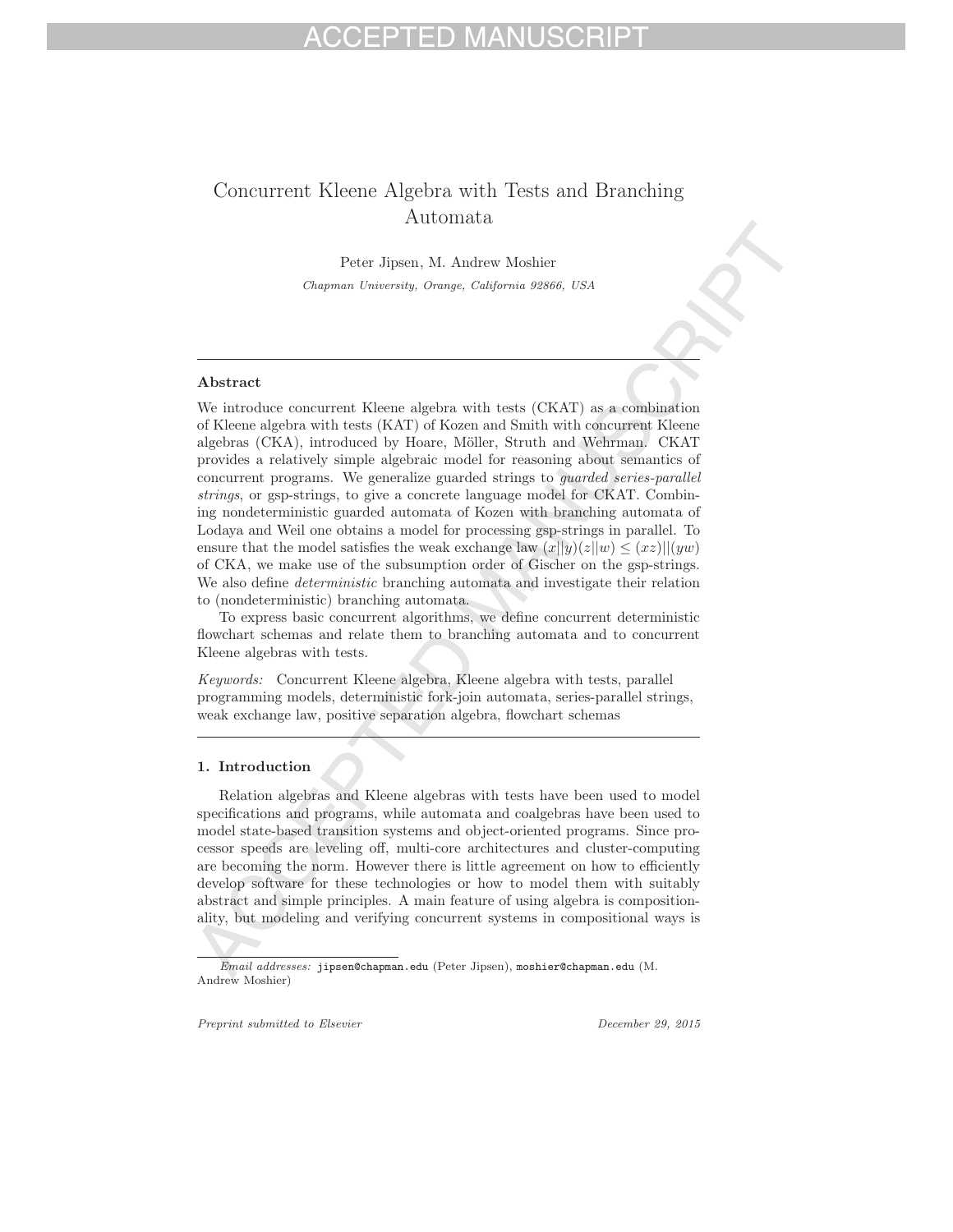$$
\begin{array}{ccc} \text{KA} & \rightarrow & \text{KAT} \\ \downarrow & & \downarrow \\ \text{CKA} & \rightarrow & \text{CKAT} \end{array}
$$

Figure 1: Relations between classes of Kleene algebras: → adds tests, ↓ adds concurrency

non-trivial because the communication mechanisms of concurrency break compositionality. The recent development of concurrent Kleene algebra [9, 10, 12] builds on an algebraic computational model that is well understood and has numerous applications. Hence it is useful to explore which aspects of Kleene algebras can be lifted fairly easily to the concurrent setting, and whether the simplicity of regular languages and guarded strings can be preserved along the way.

This paper is concerned with four classes of algebras and their relationships (Fig. 1): Kleene algebra (KA), Kleene algebra with tests (KAT), concurrent Kleene algebra (CKA) and the newly defined concurrent Kleene algebra with tests (CKAT). Each of them is finitely axiomatized by simple (quasi)equations based on the equational axioms of idempotent semirings. However they differ in expressive power with respect to the programming language concepts that they can express. KA is the algebraic model of regular languages which can express nondeterministic choice  $+$ , sequential composition  $\cdot$  and finite unbounded iteration <sup>∗</sup>. It also includes the two constants 0, 1 representing the programs abort and skip. KAT adds complementation ¯ restricted to a Boolean subalgebra of tests, allowing it to express if-then-else and while-do. CKA adds concurrent composition || to KA which models the shuffle operator on strings, as well as parallel composition of pomsets and concurrent programs, while CKAT combines the features of KAT and CKA, using the signature  $+,0,||, \cdot, 1,^*, \cdot$ .

In each of the four classes of interest, a set of generators  $\Sigma$  represent basic (indivisible) programs or actions, the term algebra over  $\Sigma$  represents abstract programs (or compound actions) written in the syntax of the signature, while the free algebra shows which programs are semantically equivalent, i.e., have the same computational effect. In general it can be difficult to check this equivalence in the free algebra, but for KA and KAT the semantic models of all rational languages and all guarded rational languages give a concrete representation of the free algebra. Using automata that recognize these languages, it is possible to decide if two terms of the term algebra become identified in the free algebra, hence program equivalence is testable.

An automaton can also be viewed as an (abstract) implementation of a pro- $\gamma$  gram ( $=$  term) in the sense that it can execute primitive commands and produce sets of traces that represent specific runs of the nondeterministic program. For KA the traces are sequences of generators, so the set of all traces is the set  $\Sigma^*$ of all strings with symbols from  $\Sigma$ . For KAT there are two types of generators: basic programs in  $\Sigma$  and basic tests  $T = \{t_1, \ldots, t_m\}$ . From the basic tests a set  $\Gamma=2^T$  of guards (or atomic tests) is constructed and the relevant notion of a trace is now a *guarded string* starting and ending with a guard, and otherwise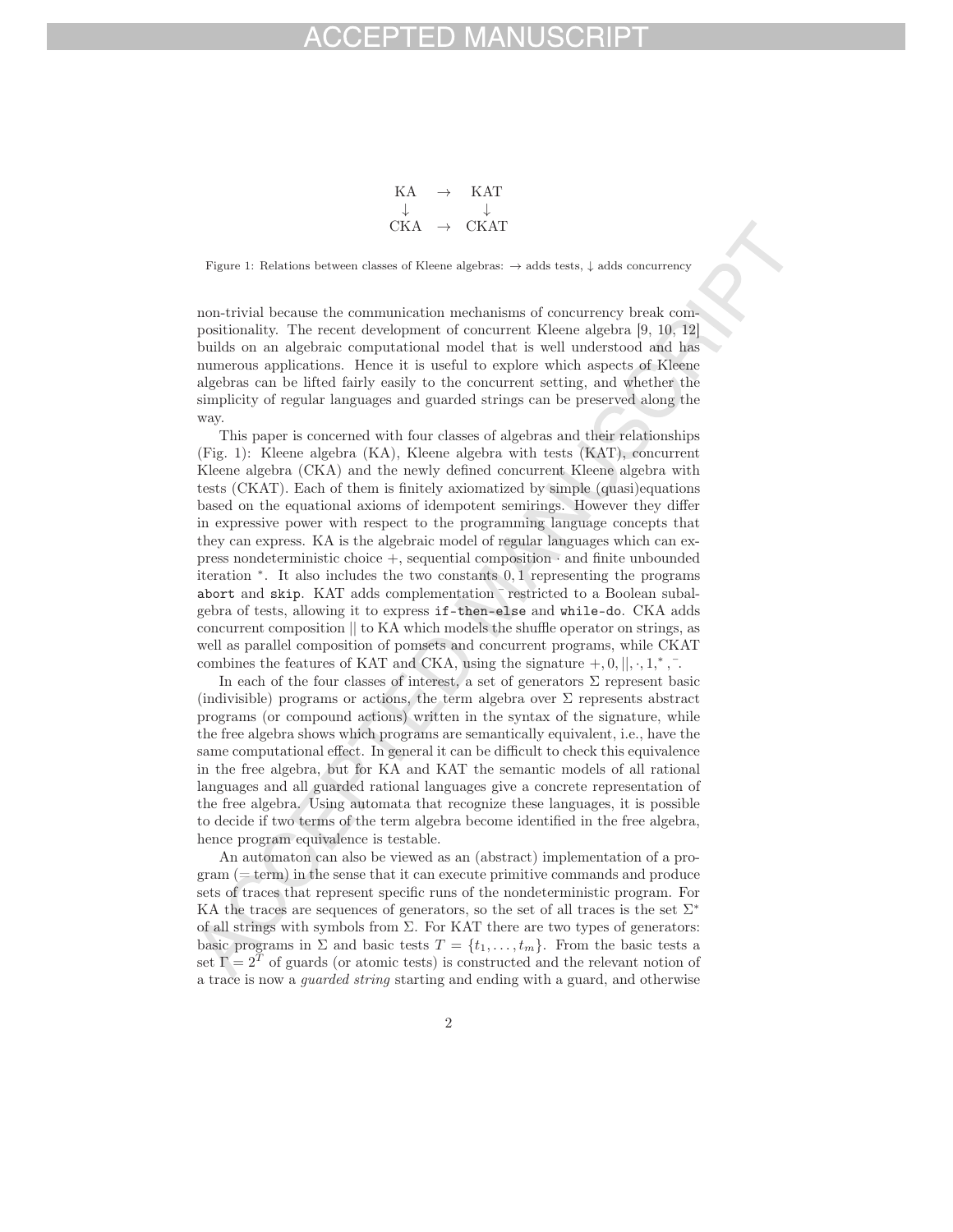alternating basic programs with guards.

For CKA many interesting results have been obtained by Lodaya and Weil [20, 21] using traces that are partially ordered multisets (or pomsets) of Pratt [23] and Gischer [7], but restricted to the class of series-parallel pomsets called sp-posets (detailed definitions are given later). This is related to the set-based traces and dependency relation used in [9, 10, 12] to motivate the laws of CKA. However the model of Lodaya and Weil does not satisfy the weak exchange law  $(x||y)(z||w) \leq (xz)||(yw)$  of CKA (see Section 3 for an example). Gischer introduced a subsumption order on pomsets (recalled below) and showed that using sets of pomsets that are downward closed under this order produces a model that does satisfy the weak exchange law. Another approach is used by Hoare et. al. in [11] for their Resource Model, which is a predicate transformer model that satisfies the weak exchange law. We follow Gischer's approach, with the consequence that in this model  $x||y$  means that the programs  $x, y$  are allowed to be run in parallel, but can also be run sequentially in either order.

Our aim is to investigate how guarded strings can be extended to handle concurrent composition with a similar approach as for sp-posets in [21]. The main contribution is to define a model of CKAT that satisfies the weak exchange law. In this setting the set  $\Gamma$  of guards is given the structure of a positive separation algebra [5] where the separating conjunction determines when two guarded series-parallel strings can be composed concurrently.

We also define a simpler notion of deterministic branching automaton. In the guarded case we extend the nondeterministic automata of Lodaya and Weil to accept guarded series parallel strings. Further we define a trace model for CKAT and give some examples of flowchart schemes to indicate how abstract programs of CKAT relate to some simple concurrent while-programs with assignments. Finally we show how the structure of a separation algebra on  $\Gamma$  can be used to introduce a concurrent composition on binary relations, hence giving a relational model for concurrent programs that identifies two such programs if they have the same input-output relation. The predicate transformer Resource Model of [11] mentioned above also uses a separation algebra to define the concurrent composition of two predicate transformers, but the exact relationship between our relational model and the Resource Model is a topic of future research.

### 2. Kleene algebra and deterministic automata

Recall that an idempotent semiring is of the form  $(A, +, 0, \cdot, 1)$  such that  $(A, \cdot, 1)$  is a monoid (i.e.,  $\cdot$  is associative  $(xy)z = x(yz)$  and  $x1 = x = 1x$ ),  $(A, +, 0)$  is a (join-)semilattice with bottom (i.e.,  $+$  is associative, commutative  $x + y = y + x$ , idempotent  $x + x = x$ , and  $x + 0 = x$  and  $x(y + z) = xy + xz$ ,  $(x + y)z = xz + yz, x0 = 0 = 0x.$ 

A *Kleene algebra*  $(A, +, 0, \cdot, 1, *)$  is an idempotent semiring  $(A, +, 0, \cdot, 1)$  with a unary operation \* that satisfies the (quasi)identities  $x^* = 1 + x + x^*x^*$ ,  $xy \le y \implies x^*y \le y$  and  $yx \le y \implies yx^* \le y$ .  $\implies x^*y \leq y$  and  $yx \leq y \implies yx^* \leq y$ .

An important example of a Kleene algebra is  $(\mathcal{P}(\Sigma^*), \cup, \emptyset, \cdot, \Sigma^*)$  where  $\Sigma$ is a (usually finite) set of letters, and for subsets  $X, Y$  of  $\Sigma^*, X \cdot Y = \{vw :$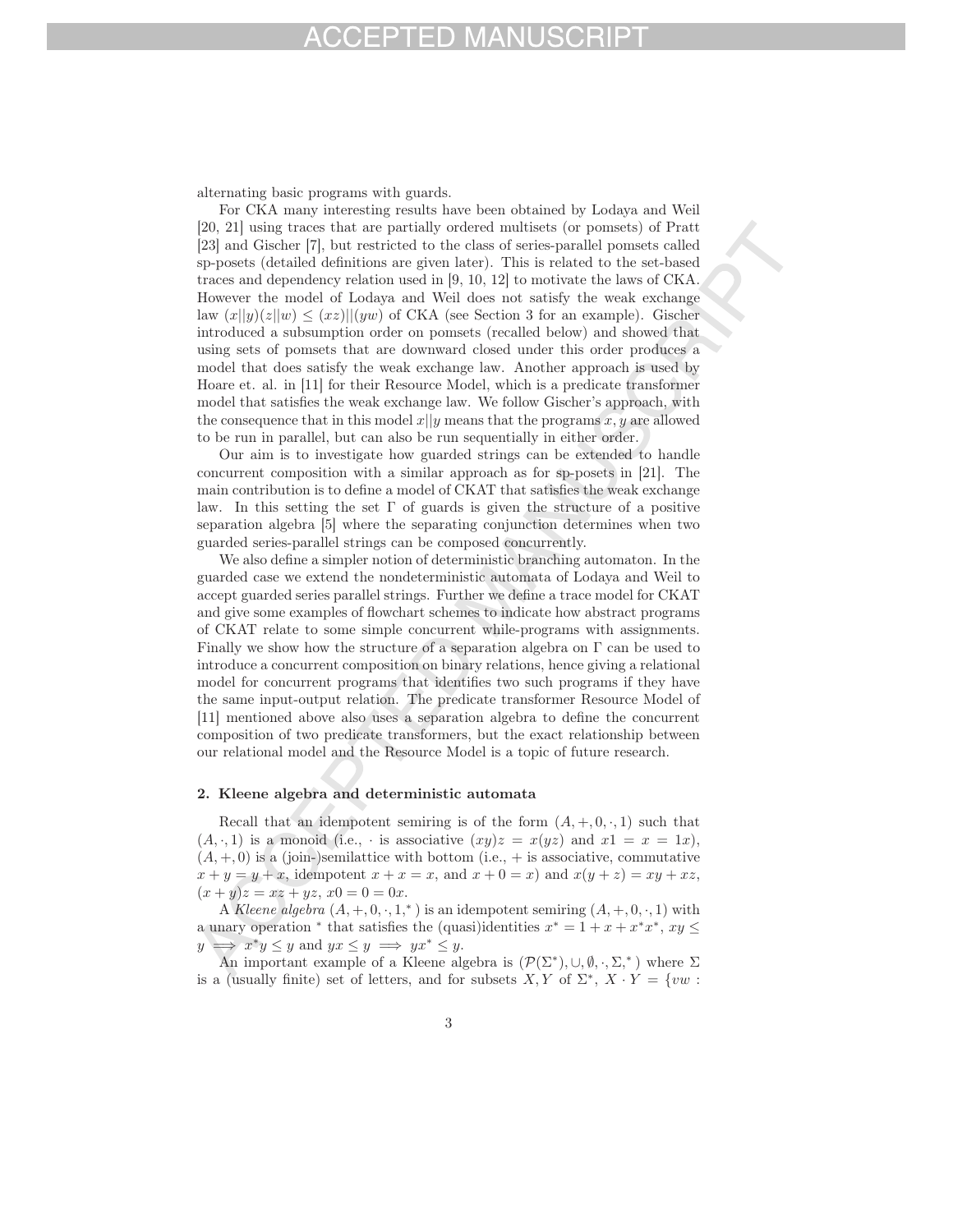$v \in X, w \in Y$ ,  $X^0 = 1 = \Sigma, X^{n+1} = X \cdot X^n$  and  $X^* = \bigcup_{n \leq \omega} X^n$ . A homomorphism R is defined from the term algebra  $T_{\text{KA}}(\Sigma)$  to  $\mathcal{P}(\Sigma^*)$  by *evaluation*, i.e.,

- $R(p) = \{p\}$  for  $p \in \Sigma$ ,  $R(0) = \emptyset$ ,  $R(1) = \Sigma$
- $R(r + s) = R(r) \cup R(s)$ ,  $R(r \cdot s) = R(r) \cdot R(s)$  and  $R(s^*) = R(s)^*$ .

A subset L of  $\Sigma^*$  is a *rational language* if  $L = R(s)$  for some Kleene algebra term s. The subalgebra  $R_{\Sigma} = \{R(s) : s \in T_{\text{KA}}(\Sigma)\}\$ is the algebra of rational languages, and the completeness theorem for Kleene algebra, due to Kozen [15], states that  $R_{\Sigma}$  is isomorphic to the free Kleene algebra  $F_{\text{KA}}(\Sigma)$ .

We now recall the definition of a deterministic automaton as given for example in [13]. A *deterministic automaton*  $\mathcal X$  over a set  $\Sigma$  of letters is of the form  $(X, \Sigma, \delta, x_0, F)$  where  $x_0$  is the initial state,  $\delta : X \times \Sigma \to X$  is the transition function, and F is the set of final states. As usual, the function  $\delta$  is extended inductively to  $X \times \Sigma^*$  by  $\delta(x, \varepsilon) = x$  and for all  $x \in X, w \in \Sigma^*$  and  $a \in \Sigma$ ,  $\delta(x, wa) = \delta(\delta(x, w), a)$ . The language accepted by X is  $L(\mathcal{X}) = \{w \in \Sigma^* :$  $\delta(x_0, w) \in F$ .

An automaton is *finite* if the set X is finite, and a subset of Σ<sup>∗</sup> is a *regular language* if it is of the form  $L(\mathcal{X})$  for some finite automaton  $\mathcal{X}$ . Kleene's theorem states that a subset of  $\Sigma^*$  is a rational language if and only if it is a regular language.

### 3. Kleene algebras with concurrency

A *concurrent Kleene algebra* (CKA) [12] is of the form  $(A, +, 0, \|, \cdot, 1,^*)$ such that  $(A, +, 0, \cdot, 1,^*)$  is a Kleene algebra,  $(A, +, 0, ||, 1)$  is a commutative idempotent semiring and the weak exchange law holds: for all  $x, y, z, w \in A$ 

$$
(x||y)(z||w) \leq xz||yw.
$$

Note that the same element 1 is an identity for  $\cdot$  and  $\parallel$ , so the weak exchange law implies  $(x||y)w \leq x||yw, x(z||w) \leq xz||w$  and  $yz \leq y||z$ . The definition of CKA sometimes also includes a unary operation  $\mathscr{F}$  for finite iterations of  $||$ , but this operation is not used in the present paper. A *generalized CKA* is one in which the weak exchange law is not required to hold.

To describe models of CKA we need the closely related concepts of pomsets and series-parallel strings, which we recall here. More details about these concepts can be found in [3]. Let || be a commutative associative binary operation symbol, and for any set S define  $S^{||}$  to be the free commutative monoid generated by S. Note that the elements of  $S^{||}$  can be identified with finite multisets over S so, for example,  $p||p||q$  is written  $\{p, p, q\}$ . The set  $\Sigma^{sp}$  of *series-parallel strings* (or sp-strings) over  $\Sigma$  is defined as the smallest set S that satisfies  $\Sigma \cup S^* \cup S^{||} \subseteq S$ . The operation  $||$  is considered a *parallel composition*, and does not interact with sequential composition, except that the empty string  $\varepsilon$  and the empty multiset  $\{\|\}$  are identified. Note that the set  $\Sigma^{sp}$  can be defined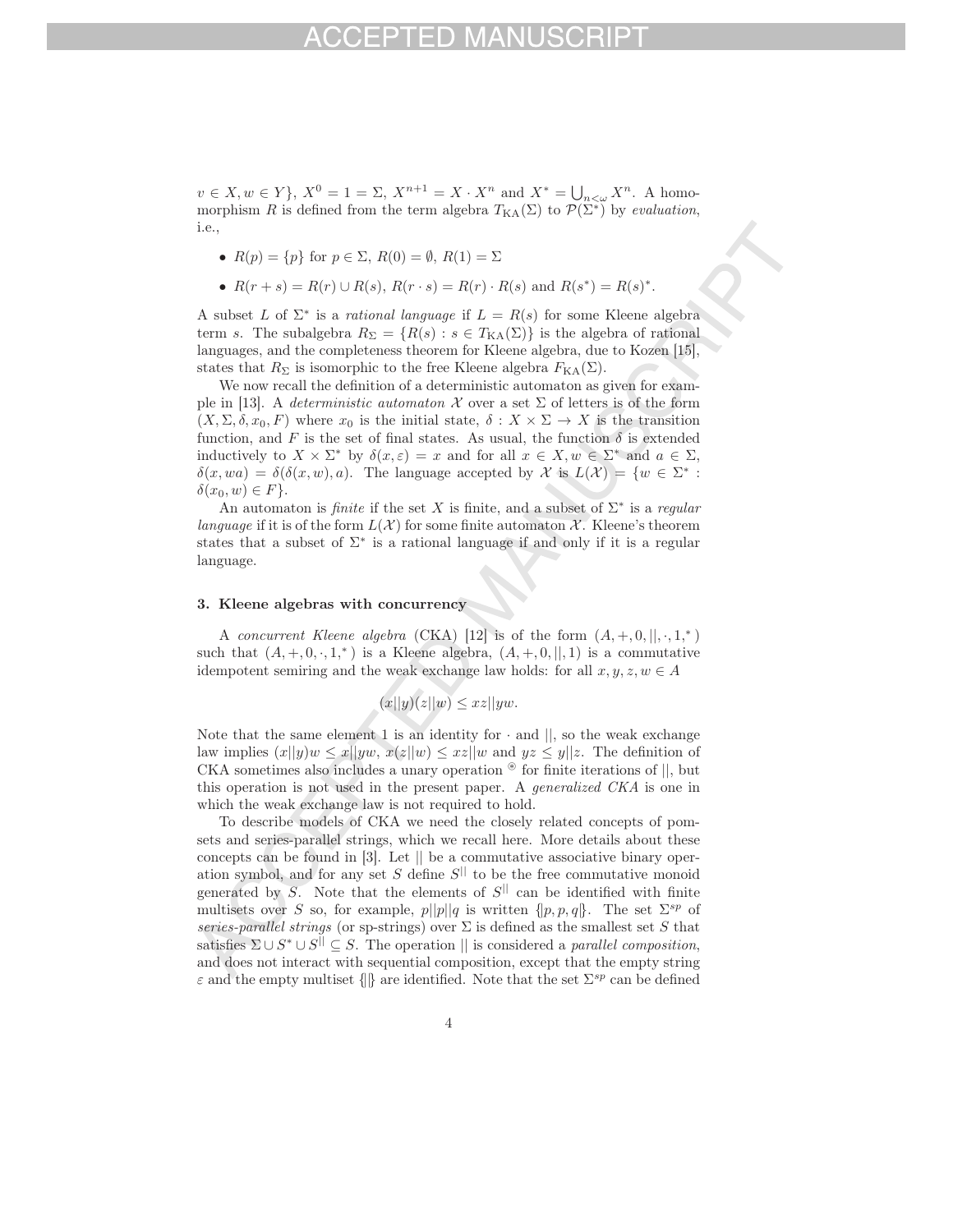directly as the Σ-generated free bimonoid  $(\Sigma^{sp},\cdot,||,1)$  subject to the additional identity  $x||y = y||x$ .

We have defined sp-strings as terms (modulo the equations of free bi-monoids) but they can also be represented uniquely as N-free pomsets (see [7, 8]). Since we make use of these normal forms for sp-strings, we recall the definition here. A Σ-labeled poset is of the form  $(P, \leq, \ell)$  where  $(P, \leq)$  is a partially ordered set and  $\ell : P \to \Sigma$  is a labeling function. Another labeled poset  $(P', \leq', \ell')$  is isomorphic to  $(P, \leq, \ell)$  if there is a bijection  $f : P' \to P$  such that  $x \leq' y \Leftrightarrow f(x) \leq f(y)$ . and  $\ell'(x) = \ell(f(x))$  for all  $x, y \in P'$ . A *pomset* is an isomorphism class of  $\Sigma$ labeled posets, and it is N-free if the underlying poset does not have an induced subposet shaped like an N, i.e., with 4 elements  $a, b, c, d$  such that  $a, b < c$  and  $b < d$  but  $a \nleq d$ . The sequential composition of two pomsets  $(P, \leq, \ell), (P', \leq', \ell')$ is defined by their ordinal sum, i.e.,  $(P \cup P', \leq \cup \leq' \cup (P \times P'), \ell \cup \ell'$ , where we assume that  $P, P'$  are disjoint. Parallel composition is simply disjoint union (in each component).

Gischer [7] defined a partial order on pomsets, called the *subsumption order*  $\sqsubseteq$ , as follows:  $(P, \leq, \ell) \sqsubseteq (P', \leq', \ell')$  if there exists a bijection  $f : P' \to P$  such that  $x \le y \Rightarrow f(x) \le f(y)$ , and  $\ell'(x) = \ell(f(x))$  for all  $x, y \in P'$  (see Figure 2 for a fragment of the subsumption order). The intuition is that pomsets are higher in the subsumption order if they have fewer sequential dependencies, hence downward-closed sets of pomsets contain all (partial or full) sequentializations of the maximal elements. This ensures that the weak exchange law  $(x||y)(z||w) \square$  $yz||xw$  holds on pomsets and on downwards-closed sets of pomsets.

Since N-free pomsets are in one-to-one correspondence with sp-strings (modulo the equations of free bi-monoids), the subsumption order induces an order on  $(\Sigma^{sp},\cdot,\vert\vert,\sqsubseteq)$ , making this structure into an *ordered* bimonoid, i.e., a bimonoid in which both operations are order-preserving. Gischer [7] proved that the set of N-free pomsets is the free algebra generated by  $\Sigma$  in the variety of partially ordered bi-monoids that satisfy the weak exchange law  $(x||y)(z||w) \subseteq yz||xw$ . A shorter proof of this result is given by Bloom and Esik in [3].

The set of all subsets of  $\Sigma^{sp}$  is not a model of CKA under subset inclusion with  $\cdot$ , || lifted to sets, since the singletons  $\{(p||q)(r||s)\}\$ and  $\{qr||ps\}$  are incomparable for  $p, q, r, s \in \Sigma$ , hence the weak exchange law fails. However, if one restricts to all downward-closed subsets

$$
\mathcal{D}n(\Sigma^{sp}) = \{ X \subseteq \Sigma^{sp} : y \sqsubseteq x \in X \implies y \in X \text{ for all } x, y \}
$$

then one obtains a model of CKA by defining

$$
X||Y = \{z \in \Sigma^{sp} : z \sqsubseteq x || y \text{ for some } x \in X, y \in Y\}
$$

$$
X \cdot Y = \{xy : x \in X, y \in Y\}
$$

$$
X + Y = X \cup Y.
$$

Now, e.g.,  $\{qr\}$ || $\{ps\}$  =  $\{(p||q)(r||s), qr||ps, pqrs, pqsr, psqr, qprs, qpsr, qrps\}$  ⊇  $\{(p||q)(r||s)\} = \{p||q\} \{r||s\}.$  The downward closure indicates that parallel composition is interpreted in a permissive way, meaning that if  $p||q$ , then p, q could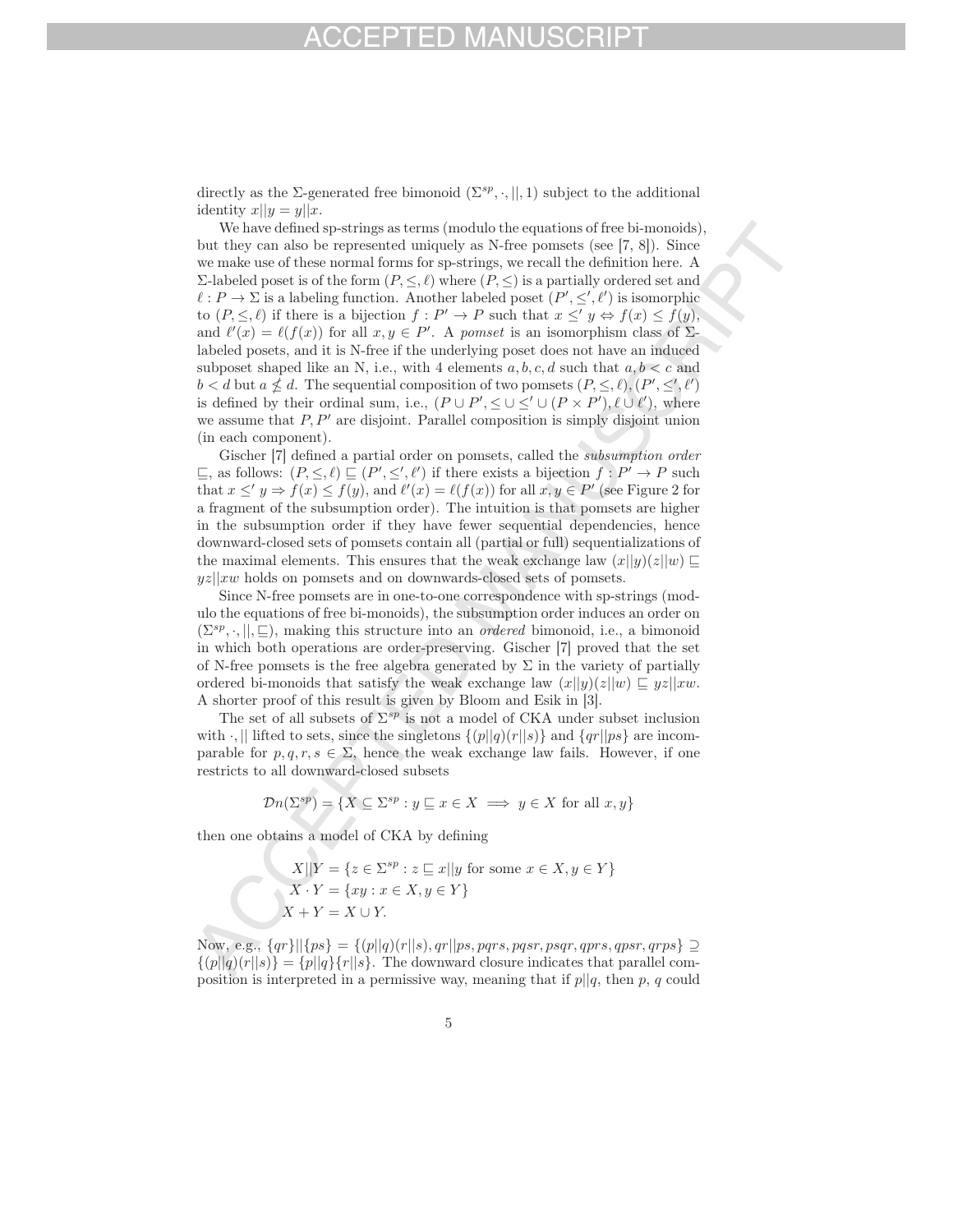

Figure 2: The Gischer subsumption order on some gsp-strings with  $\leq 4$  elements. The curved line is the weak exchange law, and the other order relations follow from it.

be run in parallel or sequentially (in either order). Gischer [7] proved that the idempotent semiring axioms and the weak exchange law hold for  $\mathcal{D}n(\Sigma^{sp})$  ordered by  $\subseteq$ . Defining  $X^* = \bigcup_{n \in \omega} X^n$ , it is straight forward to verify that all the CKA axioms are satisfied. We summarize these observations in the following result.

**Theorem 1.** *The algebra*  $(\mathcal{D}n(\Sigma^{sp}), \cup, \emptyset, \|, \cdot, \{1\},^*)$  *is a concurrent Kleene algebra.*

### 4. Deterministic and nondeterministic branching automata

We now modify the automata of Section 2 to include concurrency. A *deterministic branching automaton* over Σ is of the form

$$
\mathcal{X} = (X, \Sigma, \delta, \delta_{\rm f}, x_0, F)
$$

where  $(X, \Sigma, \delta, x_0, F)$  is an automaton and  $\delta_f: X \times \mathbb{N}^X \to X$  is the branching transition function. Here  $\mathbb{N}^X$  is considered as the collection of multisets over X. For a state x and a multiset of states  $\{y_1, \ldots, y_n\}$  the branching transition function produces a state  $y = \delta_f(x, \{y_1, \ldots, y_n\})$ . This corresponds to processing an sp-string  $u_1|| \dots ||u_n$  by *forking* into n processes in state x that process the  $u_i$  in parallel starting from x, and if the *i*th process reaches state  $y_i$  for  $i = 1, \ldots, n$  then all these states are *joined* into the state y. The states x, y are called a *fork-join pair*.

As for ordinary automata, the transition function is extended by induction to  $X \times \Sigma^{sp}$  as follows for  $x \in X$ ,  $a \in \Sigma$  and  $w, u_i \in \Sigma^{sp}$ :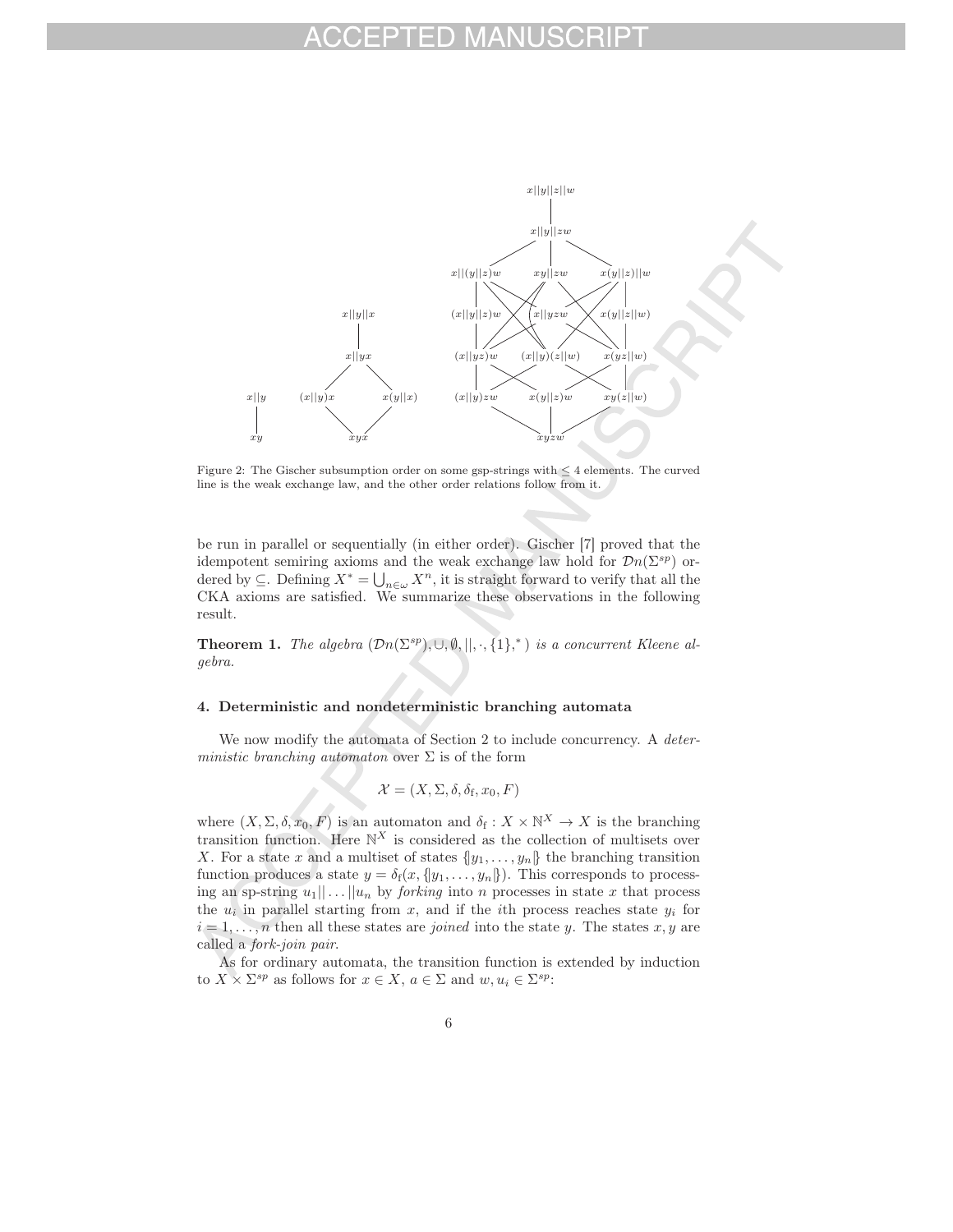

Figure 3: A deterministic branching automaton that accepts  $b + a(a||b)*ba$ , and the corresponding nondeterministic automaton of Lodaya and Weil.

$$
\delta(x,\varepsilon) = x, \, \delta(x,wa) = \delta(\delta(x,w),a)
$$
 and  

$$
\delta(x,w(u_1||\dots||u_n)) = \delta_f(z, \{\delta(z,u_1),\dots,\delta(z,u_n)\})
$$
 where  $z = \delta(x,w)$ .

An sp-string w is accepted by a branching automaton if  $\delta(x_0, w) \in F$ . However the branching automata defined above have implicit looping forks, so it is possible that a fork-join appears nested within itself during the trace that accepts  $w$  (e.g. this happens if the join loops back into a thread of the fork-join, see [21, Sec. 4.2]). The *fork-acyclic language*  $L^{fa}(\mathcal{X})$  *accepted by*  $\mathcal{X}$  is the set of all sp-strings that are accepted by  $\mathcal X$  without using nested fork-joins. Following the terminology of Lodaya and Weil, a fork-acyclic language that is accepted by a finite automaton is called *fork-regular*.

Figure 3 shows an example comparing a deterministic branching automaton with a branching automaton of Lodaya and Weil. The latter needs more states even though it is nondeterministic. The first automaton has a junk state  $x_5$ , and the dotted line points from the fork state  $x_1$  to the corresponding join state. All other (infinitely many) multisets of states have an (implicit) arrow to the junk state (these implicit arrows are not shown on the diagram). Both automata accept the term  $b + a(a||b)^*ba$ .

A *nondeterministic branching automaton* over Σ is of the form

$$
\mathcal{X} = (X, \Sigma, \delta, \delta_{\rm f}, x_0, F)
$$

where  $X, x_0, F$  are as before, but  $\delta, \delta_f$  now map to  $\mathcal{P}(X)$ . Hence from a state  $x \in X$  there may be many (or no) states that are reached via a given action  $a \in \Sigma$  or via a multiset in  $\mathbb{N}^X$ . Again, the transition function is extended by induction to  $X \times \Sigma^{sp}$ :  $\delta(x,\varepsilon) = \{x\}, \ \delta(x, wa) = \bigcup \{\delta(z, a) : z \in \delta(x, w)\}\$ and  $\delta(x, w(u_1|| \dots || u_n)) = \bigcup \{\delta_f(z, \{z_1, \dots, z_n\}) : z \in \delta(x, w), z_i \in \delta(z, u_i), i =$  $1,\ldots,n$ . An sp-string w is accepted by such an automaton if  $F \cap \delta(x_0,w) \neq \emptyset$ .

The *series-rational terms* are defined as the absolutely free terms over the signature  $+$ ,  $\cdot$ ,  $\vert \vert$ ,  $*$ , 1 of concurrent Kleene algebras, with variables ranging over Σ. If the iterated parallel composition  $\Theta$  is included (where  $a^{\Theta} = a + a||a + b||$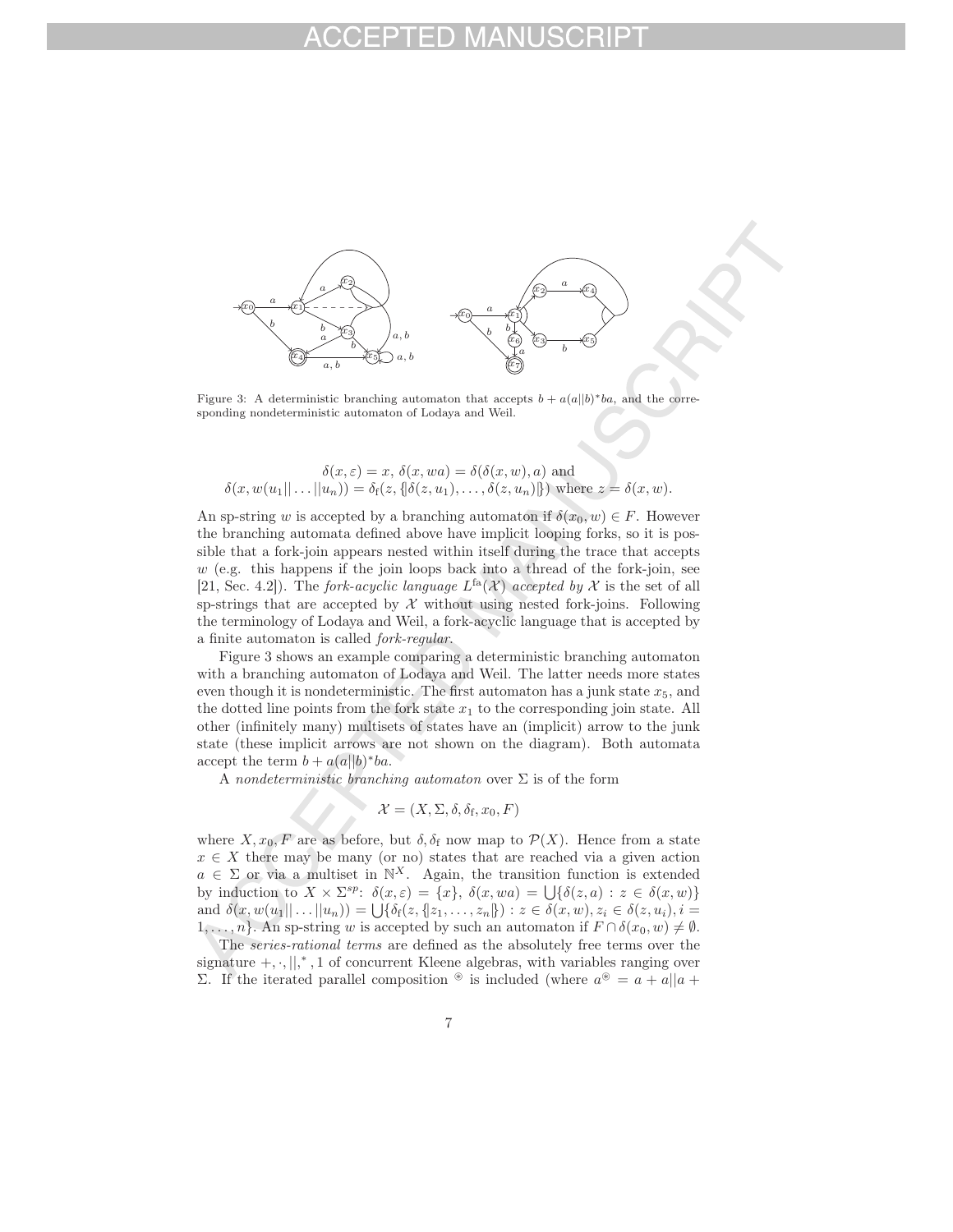# $-1)$

 $a||a||a + \ldots$ , then we obtain the set of *series-parallel-rational terms*. The set  $P(\Sigma^{sp})$  of all sp-languages is a generalized concurrent Kleene algebra under the operations  $L + M = L \cup M$ ,  $L \cdot M = \{uv : u \in L, v \in M\}$ ,  $L||M = \{u||v : u \in L\}$  $L, v \in M$ ,  $L^* = \bigcup \{L^n : n \in \omega\}$  and  $1 = \{\varepsilon\}$ . The *series-rational languages* are exactly the members of the subalgebra of  $\mathcal{P}(\Sigma^{sp})$  generated by the singleton languages  $\{a\}$  for  $a \in \Sigma$ , and the *series-parallel-rational languages* are the ones obtained if we also include iterated parallel composition during the subalgebra generation process.

The *width*  $wd(u)$  of an sp-string u is defined inductively by  $wd(a)=1$  for  $a \in$  $\Sigma$ ,  $wd(uv) = \max\{wd(u), wd(v)\}\$ and  $wd(u||v) = wd(u) + wd(v)$ . Alternatively, the width of an sp-string is the maximum number of incomparable elements in the underlying poset (see the previous section and [7] for details on pomsets and their underlying posets). An sp-language L is *of bounded width* if there exists an integer n such that  $wd(w) \leq n$  for all  $w \in L$ . It is easy to see that a seriesparallel-rational language has bounded width if and only if it is a series-rational language.

Lodaya and Weil [20, 21] proved a version of Kleene's Theorem for splanguages. In particular, they proved that regular sp-languages of bounded width coincide with fork-regular languages and with series-rational languages, but their notion of branching automaton is different from the one used in this section. We give more details about the difference in Section 6 where we define guarded branching automata in the style of Lodaya and Weil.

We now show that Kleene's Theorem also holds for the branching automata defined in the current section, using an argument similar to the standard one for finite automata. The fork-join automata of Lodaya and Weil do not lend themselves to this type of constructive proof of Kleene's theorem since sequential composition can result in so-called misbehaved automata [21, Example 4.7]. This is excluded for the type of automata used here since a join transition is always matched to a specific state at which the process forked.

Although Kleene's Theorem was already proved by Lodaya and Weil [20], the proof below is shorter and the automata are new. In particular, the result shows that the branching automata introduced here are equivalent to Lodaya and Weil's branching automata.

### **Theorem 2.** Let L be a subset of  $\Sigma^{sp}$  for a finite set  $\Sigma$ . Then L is a fork-regular *language if and only if* L *is a series-rational language.*

PROOF. Suppose  $\mathcal X$  is a finite nondeterministic branching automaton over a finite set  $\Sigma$ . We can assume that X contains only binary fork-joins, since kary fork-joins can be constructed from binary ones. The states of  $\mathcal X$  will be  $X = \{1, \ldots, n\}$ , and the start state is 1. We need to construct a series-rational term t such that  $L(\mathcal{X})$  is obtained by evaluating t in  $\mathcal{P}(\Sigma^{sp})$ . Let  $R_{ij}^k$  be the set of all sp-strings  $w$  such that starting in state  $i$  and using only intermediate states 1,..., k the automaton  $\mathcal X$  processes w and reaches state j along a forkacyclic trace. By giving an inductive definition of  $R_{ij}^k$  it follows that each of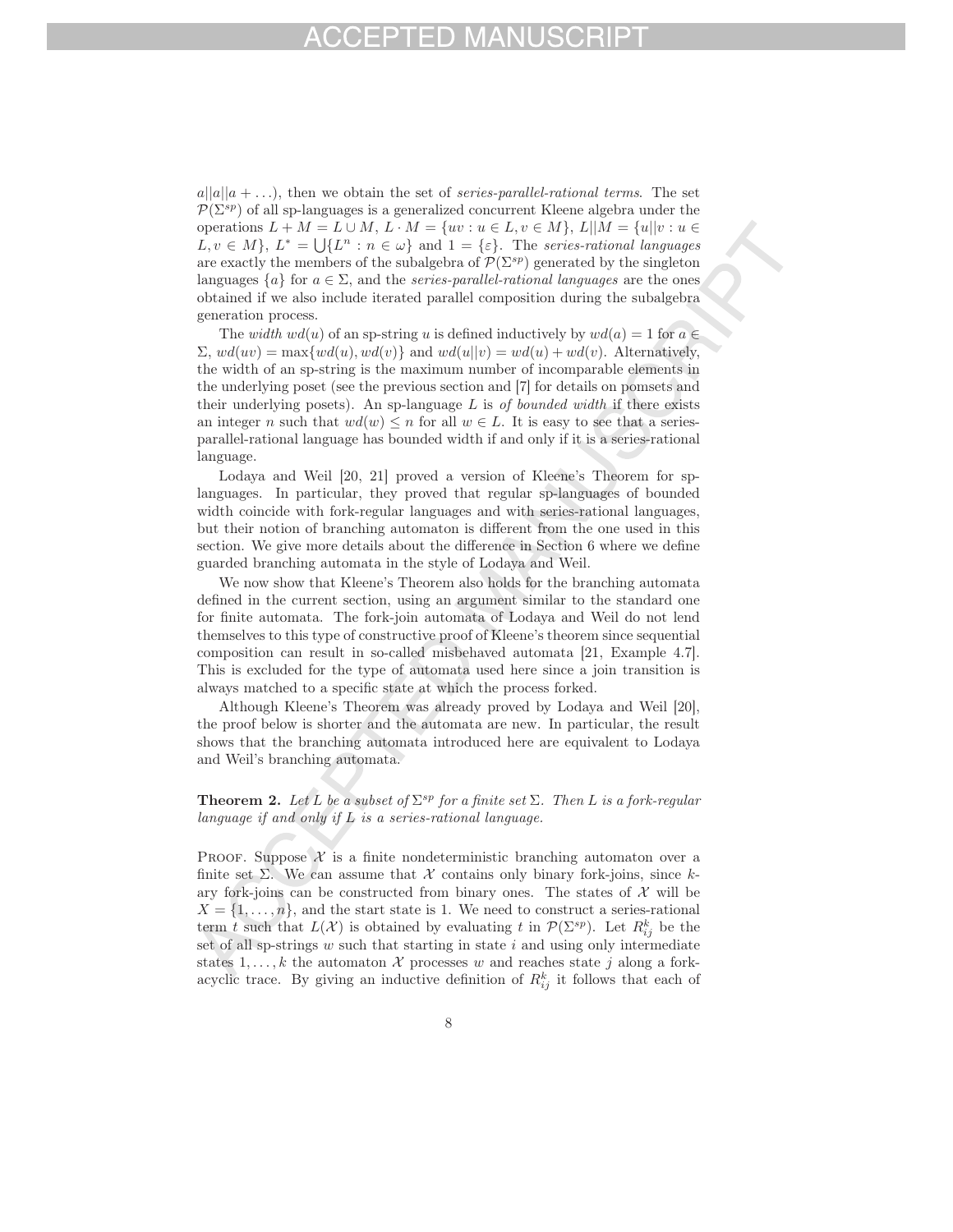these languages is series rational:

$$
R_{ij}^0 = \{a : j \in \delta(i, a)\} \cup \{\varepsilon : i = j\}
$$
  
\n
$$
R_{ij}^k = R_{ij}^{k-1} \cup R_{ik}^{k-1} (R_{kk}^{k-1})^* R_{kj}^{k-1} \cup R^{k-1} \text{ where}
$$
  
\n
$$
R^{k-1} = \bigcup \{R_{ix}^{k-1} ((R_{xy_1}^{k-1} || R_{xy_2}^{k-1}) R_{yx}^{k-1})^* (R_{xy_1}^{k-1} || R_{xy_2}^{k-1}) R_{yy}^{k-1} :
$$
  
\n
$$
y \in \delta_f(x, \{y_1, y_2\}) \text{ and } k \in \{x, y_1, y_2, y\} \subseteq \{1, 2, ..., k\}.
$$

Since  $\Sigma$  is finite, each  $R_{ij}^0$  is a finite set of actions, and hence generated by a term  $r_{ij}^0$  that is the sum of these actions. Since the automaton is finite,  $R^{k-1}$  is a finite union, hence  $R_{ij}^k$  is generated by a term  $r_{ij}^k$  that is a finite sum of terms constructed from  $r_{ij}^{k-1}$  using CKA operations. Finally, the term t is the finite sum of terms  $r_{1j}^n$  where j ranges over all final states of  $\mathcal{X}$ .

Conversely, suppose  $L$  is a series-rational language, and let  $t$  be the  $\circledast$ -free concurrent Kleene algebra term that defines the language L. The automaton  $X$ is constructed in the usual way by combining automata for subexpressions of  $t$ . Here we outline the steps for sequential and parallel composition and refer to the traditional proof for the remaining details (see e.g. [13]).

Suppose  $\mathcal{Y} = (Y, \Sigma, \delta, \delta_{\text{f}}, y_0, F)$  and  $\mathcal{Y}' = (Y', \Sigma, \delta', \delta_{\text{f}}', y_0', F')$  are nondeterministic automata for subterms s, s' of t. An automaton  $\mathcal{Z} = (Z, \Sigma, \delta'', \delta''_f, z_0, F'')$ for  $ss'$  is obtained by taking Z to be the disjoint union of Y, Y' and defining  $z_0 = y_0$  and  $F'' = F'$ . At every final state of  $\mathcal{Y}$ , we duplicate the outgoing actions of  $y'_0$  as well as all the fork-join multiset transitions. Specifically, for all  $y \in F$ , let  $\delta''(y, a) = \delta(y, a) \cup \delta'(y'_0, a)$  and for a multiset  $M = \{y_1, \ldots, y_n\}$ ,

$$
\delta_{\mathrm{f}}''(y,M) = \begin{cases} \delta_{\mathrm{f}}(y,M) & \text{ if } M \subseteq Y \\ \delta_{\mathrm{f}}'(y_0',M) & \text{ if } M \subseteq Y' \\ \emptyset & \text{ otherwise.} \end{cases}
$$

Given these definitions, one then checks that  $L^{fa}(\mathcal{Z}) = L^{fa}(\mathcal{Y}) \cdot L^{fa}(\mathcal{Y}').$ 

To construct a nondeterministic automaton for  $L^{fa}(\mathcal{Y}) || L^{fa}(\mathcal{Y}')$  we take Z to be the disjoint union of Y and Y' together with one new state  $z_1$  and let  $F'' =$  $\{z_1\}$ . We identify  $y_0$  and  $y'_0$  and define this identified state to be the initial state z<sub>0</sub>. Finally, for each pair of states  $y \in F$ ,  $y' \in F'$ , we let  $\delta_f''(z_0, \{y, y'\}) = \{z_1\}.$ As in the sequential case, all other transitions on multisets with states from both  $Y$  and  $Y'$  are defined to be the empty set. The resulting automaton then satisfies  $L^{fa}(\mathcal{Z}) = L^{fa}(\mathcal{Y}) || L^{fa}(\mathcal{Y}').$ ).  $\qquad \qquad \Box$ 

One can also show that every series-rational language is accepted by a deterministic branching automaton, but the argument for determinising nondeterministic automata is more technical than for standard (nonbranching) automata.

We note that our branching automata can be recast in coalgebraic form, as has been done for standard automata in [4]. This is useful if one wants to reason about the category of branching automata, or apply the results more generally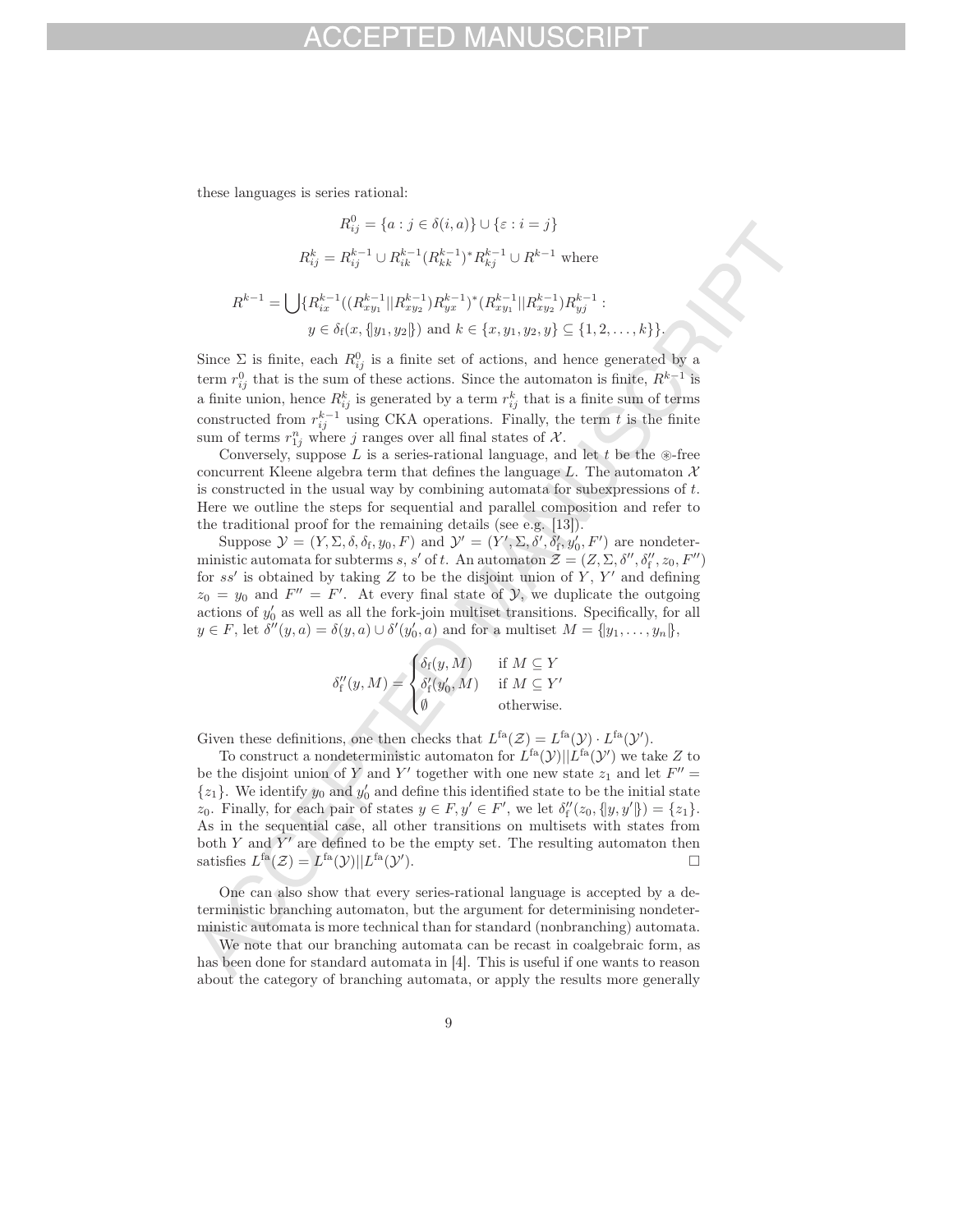to structured state spaces (rather than simply sets of states). However we do not need this generality for our current results, so we do not pursue this further here.

### 5. Concurrent Kleene algebras with tests

### *A brief review of Kleene algebras with tests*

We now consider the addition of Boolean tests to this setup. Recall from [18] that a *Kleene algebra with tests* (KAT) is an idempotent semiring with a Boolean subalgebra of tests and a unary Kleene-star operation that plays the role of finite (unbounded) iteration. More precisely, it is a two-sorted algebra of the form  $A = (A, A', +, 0, \cdot, 1, \cdot, )$  where A' is a subset of A,  $(A, +, 0, \cdot, 1, )$  is a Kleene algebra and  $(A', +, 0, \cdot, 1, )$  is a Boolean algebra (the complementation operation  $\overline{\phantom{a}}$  is only defined on  $A'$ .

Let  $\Sigma$  be a set of *basic program symbols*  $p, q, r, p_1, p_2, \ldots$  and  $T$  a set of *basic test symbols*  $t, t_1, t_2,...$ , where we assume that  $\Sigma \cap T = \emptyset$ . Elements of T are Boolean generators, and we write  $2<sup>T</sup>$  for the set of *guards* (or *atomic tests*), given by characteristic functions on T and denoted by  $\alpha, \beta, \gamma, \alpha_1, \alpha_2, \ldots$ 

The collection of guarded strings over  $\Sigma \cup T$  is  $GS_{\Sigma,T} = 2^T \times \bigcup_{n < \omega} (\Sigma \times 2^T)^n$ , and a typical guarded string is denoted by  $\alpha_0 p_1 \alpha_1 p_2 \alpha_2 \ldots p_n \alpha_n$ , or by  $\alpha_0 w \alpha_n$ for short, where  $\alpha_i \in 2^T$ ,  $p_i \in \Sigma$  and  $w = p_1 \alpha_1 p_2 \alpha_2 \ldots p_n$ . Note that for finite T the members of  $2^T \subseteq GS_{\Sigma,T}$  can be identified with the atoms of the free Boolean algebra generated by T.

Concatenation of guarded strings is via the *guarded sequential product*:

$$
\alpha v \beta \diamond \gamma w \delta = \begin{cases} \alpha v \beta w \delta & \text{if } \beta = \gamma \\ \text{undefined} & \text{otherwise.} \end{cases}
$$

For subsets  $L, M$  of  $GS_{\Sigma,T}$  define

- $L + M = L \cup M$ ,
- $LM = \{v \diamond w : v \in L, w \in M \text{ and } v \diamond w \text{ is defined}\},\$
- $0 = \emptyset$ ,  $1 = 2^T$ ,  $\overline{B} = G S_{\Sigma,T} \setminus B$  for  $B \subseteq 2^T$  and
- $L^* = \bigcup_{n < \omega} L^n$  where  $L^0 = 1$  and  $L^n = LL^{n-1}$  for  $n > 0$ .

Then  $(\mathcal{P}(GS_{\Sigma,T}), \mathcal{P}(2^T), \cup, \emptyset, \cdot, 2^T, \cdot, \cdot)$  is a Kleene algebra with tests, called the *full language model.* Note that if  $L, M \subseteq 2^T$  are sets of atomic tests then  $LM = L \cap M.$  Consider the map  $G$  from KAT terms over  $\Sigma \cup T$  to this concrete model defined by

- $G(t) = \{ \alpha \in 2^T : \alpha(t) = 1 \}$  for  $t \in T$ ,
- $G(p) = {\alpha p \beta : \alpha, \beta \in 2^T}$  for  $p \in \Sigma$ ,
	- $G(p+q) = G(p) + G(q)$ ,  $G(pq) = G(p)G(q)$ ,  $G(p^*) = G(p)^*$ , for any terms p, q and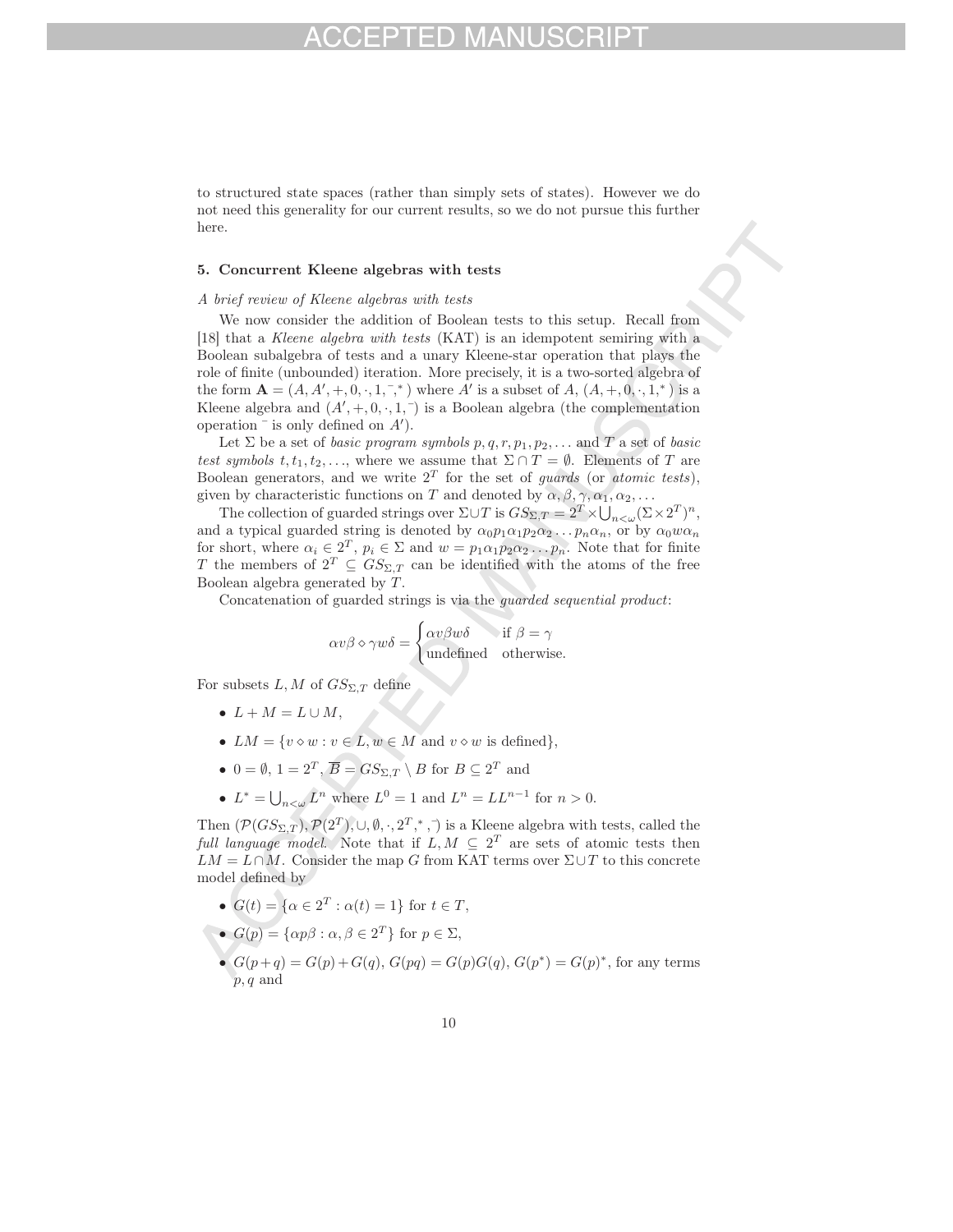•  $G(0) = 0$ ,  $G(1) = 1$ ,  $G(\overline{b}) = \overline{G(b)}$  for any Boolean term b.

The *rational language model*  $\mathbf{G}_{\Sigma,T}$  is the subalgebra of  $\mathcal{P}(GS_{\Sigma,T})$  generated by  ${G(t) : t \in T} \cup {G(p) : p \in \Sigma}.$  In fact  $\mathbf{G}_{\Sigma,T}$  is the free KAT and its members are the *rational guarded languages*. Subsets of 2<sup>T</sup> are called Boolean tests, and other members of  $\mathbf{G}_{\Sigma,T}$  are called programs.

A *nondeterministic guarded automaton* is a tuple  $\mathcal{X} = (X, \Sigma, T, \delta, x_0, F)$ where  $\delta \subseteq X \times (\Sigma \cup \mathcal{P}(2^T)) \times X$  is the transition relation and  $F \subseteq X$  is the set of final states. Acceptance of a guarded string w by  $X$  starting from initial state  $x_0$  and ending in state  $x_f$  is defined recursively by:

- If  $w = \alpha \in 2^T$  then w is accepted iff for some  $n \geq 1$  there is a path  $x_0t_1x_1t_2 \ldots x_{n-1}t_nx_f$  in X of n test transitions  $t_i \in \mathcal{P}(2^T)$  such that  $\alpha \in t_i$ for  $i = 1, \ldots, n$ .
- If  $w = \alpha pv$  then w is accepted iff there exist states  $x_1, x_2$  such that  $\alpha$  is accepted ending in state  $x_1$ , there is a transition labeled p from  $x_1$  to  $x_2$ (i.e.,  $x_2 \in t(x_1)(p)$ ) and v is accepted by X starting from initial state  $x_2$ .

Finally, w is *accepted by* X *starting from*  $x_0$  if the ending state  $x_f$  is indeed a final state, i.e., satisfies  $x_f \in F$ .

Kozen [16] proved that the equational theory of KAT is decidable in PSPACE. Moreover KAT is much more expressive than Kleene algebra since it can faithfully express "if b then p else q" by the term  $bp + bq$ , "while b do p" using  $(bp)^*b$ , and it also interprets Hoare logic.

### *Adding concurrency to Kleene algebras with tests*

After this rather brief discussion of the language semantics and algebraic semantics of KAT, we now describe how these definitions generalize to handle concurrency. Intuitively, elements  $P, Q$  of a concurrent Kleene algebra with tests can be thought of as concurrent programs or program fragments, and they are represented by sets of "multi-threaded computations". The operation that needs to be added to KAT is the concurrent composition  $P||Q$ . Whereas in the sequential model the computation paths are guarded strings, we now need to be able to place two such sequential strings "next to each other", and then we also need to be able to sequentially compose such "concurrent strings" etc. A convenient way to visualize the semantic objects that we would like to construct is to view sequential composition as vertical concatenation (top to bottom) and concurrent composition as horizontal concatenation.

So for example, given two guarded strings  $\alpha_0 v \alpha_m$  and  $\beta_0 w \beta_n$  we would like to construct

| $\alpha_0$           | $\beta_0$        |
|----------------------|------------------|
| $\eta$               | $\boldsymbol{w}$ |
| $\alpha_m$ $\beta_n$ |                  |
|                      |                  |

As with the guarded sequential product, this concurrent operation is not always defined. The *guards* or *atomic tests* are generalized to *partial functions*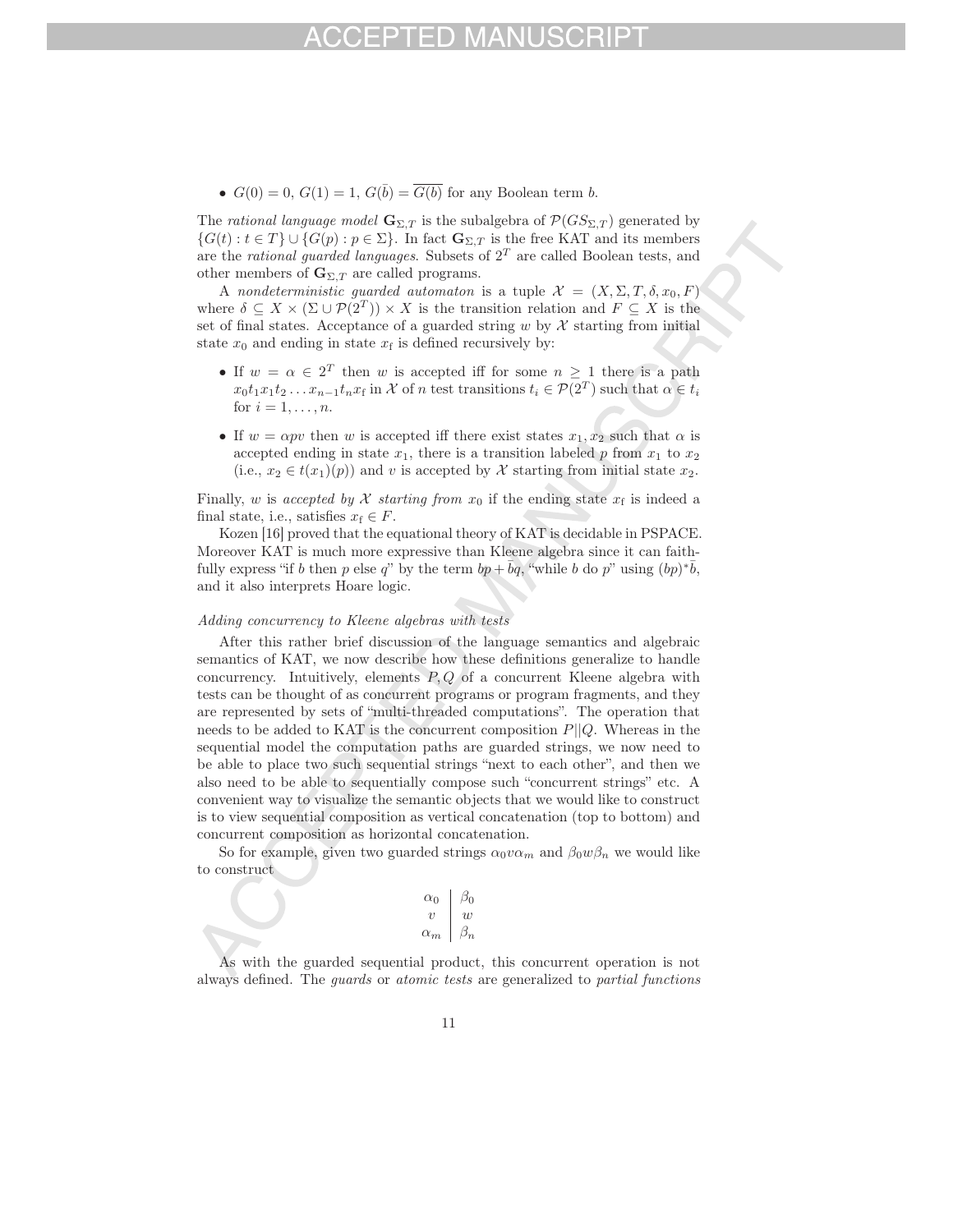

Figure 4: The natural order on  $\Gamma$  when  $T = \{s, t\}$ 

from the set of basic tests T to  $2 = \{0, 1\}$ . Such a partial function  $\alpha$  has domain  $dom(\alpha) \subseteq T$  and is given by its graph  $\{(t, \alpha(t)) : t \in dom(\alpha)\}\)$ . The choice of partial function for guards is motivated by the examples in Section 8 where the state of a flowchart program is determined by a partial function from variables to values, and an atomic test is essentially a complete description of such a state.

We denote the set of all guards by  $\Gamma$ , and define a partial binary operation ⊕ on Γ by

$$
\alpha \oplus \beta = \begin{cases} \alpha \cup \beta & \text{if } \text{dom}(\alpha) \cap \text{dom}(\beta) = \emptyset \\ \text{undefined} & \text{otherwise.} \end{cases}
$$

The operation  $\oplus$  comes from separation logic [22, 25], and the partial algebra (Γ, ⊕, **u**) is an example of a *separation algebra* [5], where **u** is the empty partial function. Specifically, this means  $\oplus$  has **u** as unit element  $(x \oplus \mathbf{u} = x = \mathbf{u} \oplus x)$ , and is associative, commutative and cancellative:

$$
(x \oplus y) \oplus z = x \oplus (y \oplus z) \qquad x \oplus y = y \oplus x \qquad x \oplus z = y \oplus z \implies x = y.
$$

Here an equation is satisfied in  $\Gamma$  if, for all assignments of values to variables, both sides are undefined, or both are defined and equal, while a quasiequation is satisfied if, whenever all premises are defined on both sides and are equal, then the conclusion is defined on both sides and the equality holds.

The operation  $\oplus$  defined above is also *positive*:  $\alpha \oplus \beta = \mathbf{u}$  implies  $\alpha = \mathbf{u}$ . Some readers may notice that positive separation algebras are also known in quantum logic as *generalized effect algebras* [6], but we do not elaborate on possible connections in this direction.

Recall the definition of sp-strings and the set  $\Sigma^{sp}$  of all such strings from Section 4. We enlarge this set to  $(\Sigma \cup \Gamma)^{sp}$  and define the following operation of *guarded parallel composition*: For  $\alpha, \beta, \gamma, \delta \in \Gamma$  and  $v, w \in (\Sigma \cup \Gamma)^{sp}$  let

$$
\alpha v \beta |\gamma w \delta = \begin{cases}\n(\alpha \oplus \gamma)(v||w)(\beta \oplus \delta) & \text{if } \alpha \oplus \gamma, \beta \oplus \delta \text{ are defined} \\
\text{undefined} & \text{otherwise.} \n\end{cases}
$$
\n
$$
\alpha |\gamma v \delta = \gamma v \delta |\alpha = \begin{cases}\n(\alpha \oplus \gamma)v(\alpha \oplus \delta) & \text{if } \alpha \oplus \gamma, \alpha \oplus \delta \text{ are defined} \\
\text{undefined} & \text{otherwise.} \n\end{cases}
$$
\n
$$
\alpha |\gamma = \alpha \oplus \gamma
$$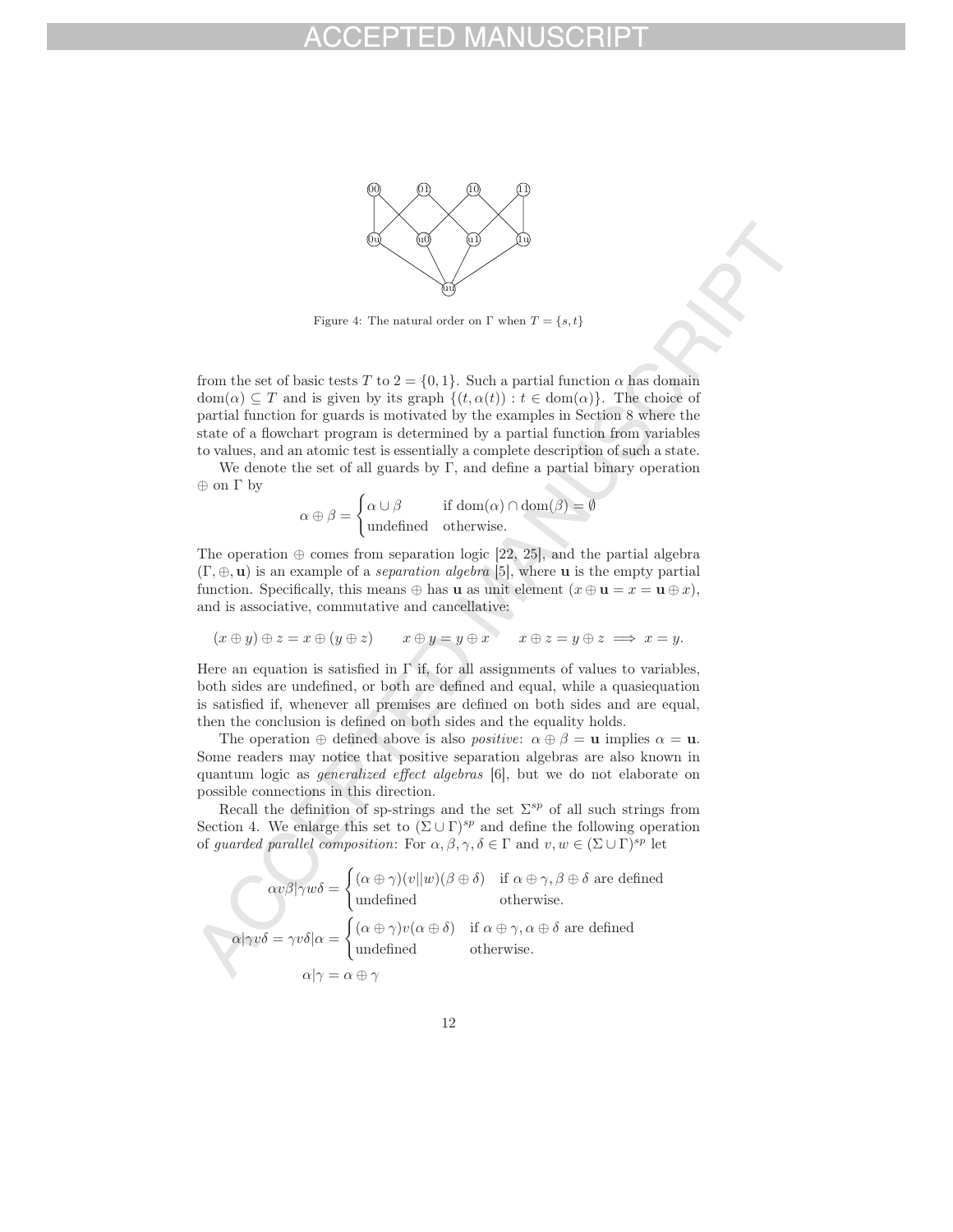Note that in this definition,  $v||w$  is the parallel composition of sp-strings, represented by the multiset {|v, w|}. The set of *guarded series parallel strings*, or *gspstrings* for short, is defined as the smallest set  $GSP_{\Sigma,T}$  that has  $\Gamma$  and  $\Gamma \times \Sigma \times \Gamma$ as subsets and is closed under the guarded sequential product  $\diamond$  as well as the guarded concurrent product |. For example, if  $\Sigma = \{p, q\}$  and  $T = \{s, t\}$  then Γ has nine elements **u** = ∅, α = {(s, 1)}, β = {(s, 0)}, γ = {(t, 1)}, δ = {(t, 0},  $\alpha \oplus \gamma$ ,  $\alpha \oplus \delta$ ,  $\beta \oplus \gamma$  and  $\beta \oplus \delta$ , so for example, the following expressions are gsp-strings:

$$
\alpha
$$
, **u**,  $\alpha p\alpha$ ,  $\alpha p\beta$ ,  $(\alpha \oplus \gamma)(p||q)(\alpha \oplus \delta)$ ,  $(\alpha \oplus \gamma)(p||q)(\alpha \oplus \delta)q\beta$ , ...

If  $\alpha, \beta$  are guards with overlapping domains then  $\alpha|\beta$  is undefined. In particular, if  $\alpha \neq \mathbf{u}$  then  $\alpha | \alpha$  is undefined. Note that parallel composition of gsp-strings is commutative, which is already reflected in our choice of notation:  $v||w = \{[v, w]\} = \{[w, v]\} = w||v$ . Moreover it is associative, which means that in these "strings", multisets are not members of multisets, i.e.,  $(u||v)||w$  is normalized to  $u||v||w$ . This ensures that

 $(\alpha p\beta|\gamma q\delta)|\lambda r\mu = (\alpha \oplus \gamma \oplus \lambda)(p||q||r)(\beta \oplus \delta \oplus \mu) = \alpha p\beta |(\gamma q\delta|\lambda r\mu).$ 

Recall that the collection of *all* subsets of guarded strings forms a Kleene algebra with tests. However, for concurrent KAT this would prevent  $1=\Gamma$ from being an identity for concurrent composition, and it would also lead to the failure of the weak exchange law of CKA. To address these two issues, we introduce an ordering on gsp-strings based on Gischer's [7] subsumption order, and consider only subsets of gsp-strings that are upward-closed in this order.

In any commutative partial monoid, the *natural order* is defined by  $\alpha \leq \beta$  if and only if there exists  $\gamma$  such that  $\alpha \oplus \gamma = \beta$ . It is easy to see that this relation is reflexive and transitive since a monoid has an identity relation and is associative. Cancellativity and positivity imply that the relation is also antisymmetric, hence it is a partial order. For example, Figure 4 shows the natural order on the set Γ of all partial functions from  $T = \{s, t\}$  to  $\{0, 1\}$ . The bottom element labeled uu is the partial monoid identity **u**.

We aim to extend this partial order to all gsp-strings by incorporating the Gischer subsumption order. Hence we first extend it from  $\Gamma$  to  $\Sigma \cup \Gamma$  by agreeing that for  $p \in \Sigma$  and  $x \in \Sigma \cup \Gamma$  we have  $p \leq x$  if and only if  $p = x$ . So a basic program is incomparable with any other basic program or guard.

As mentioned in the previous section on CKA, a term  $v \in (\Sigma \cup \Gamma)^{sp}$  is represented by a pomset  $(P_v, \leq_v, \ell_v)$  where  $\ell_v : P_v \to \Sigma \cup \Gamma$  is a labeling function. We denote by  $\hat{P}_v$  the set of all elements in  $P_v$  that are labeled by members of  $\Sigma$ , so  $\hat{P}_v = \{x \in P_v : \ell_v(x) \in \Sigma\}$ . The *guarded dual subsumption order*  $\subseteq$  on  $v, w \in (\Sigma \cup \Gamma)^{sp}$  is given by  $v \sqsubseteq w$  if and only if there exists an order-preserving function  $f : P_v \to P_w$  such that f restricts to a bijection from  $P_v$  to  $P_w$  and for all  $x \in P_v$  we have  $\ell_v(x) \leq \ell_w(f(x))$ .

Our semantic CKAT model will be based on  $GSP_{\Sigma T} \subset (\Sigma \cup \Gamma)^{sp}$  so we mostly make use of the restriction of  $\sqsubseteq$  to gsp-strings. Recall that in a poset, b is a *cover* of a if a is below b and there is no element strictly between a, b. In this case we also say that a is a *co-cover* of b.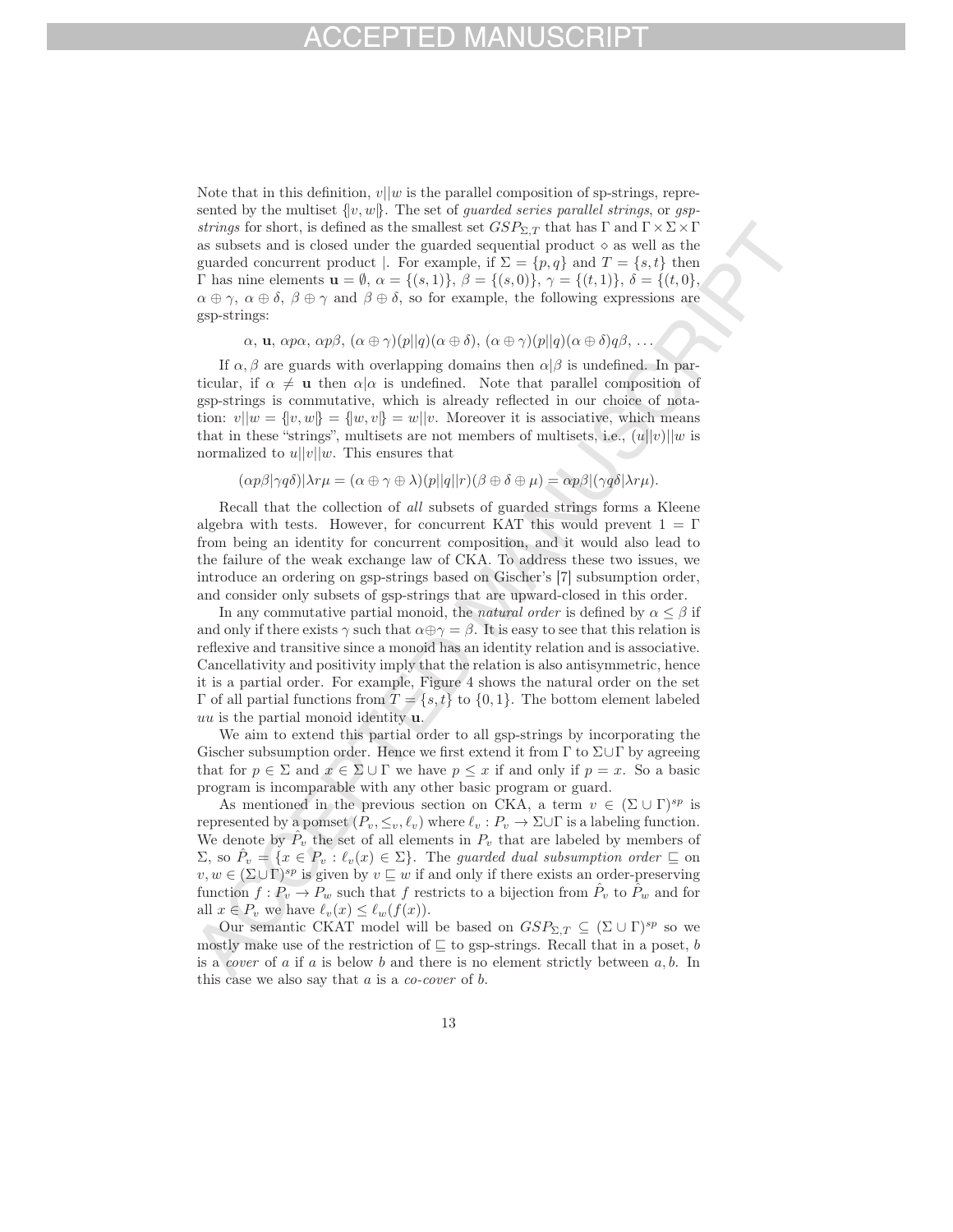**Lemma 3.** If T is finite then  $(GSP_{\Sigma,T}, \subseteq)$  has no infinite chains, and it is *decidable if*  $v \sqsubseteq w$  *holds for two gsp-strings.* 

PROOF. Note that if  $v \subseteq w$  holds then  $v, w$  have the same finite number, say n, of elements labeled by basic programs of  $\Sigma$  and these sets of labels coincide. They may differ on the number of elements from  $\Gamma$  (= partial functions from T to 2), but these elements are covers or co-covers of basic programs, and each basic program has exactly one cover and one co-cover. Hence there are at most 3n elements in v and w, so there are at most  $(3n)!$  gsp-strings above and below any  $v$ .

For a poset  $(P, \leq)$ , we use the notation  $\mathcal{U}p(P)$  for the set of all upward-closed subsets of P. The language model over gsp-strings is defined as in the case of guarded strings, except that we use only upward-closed subsets, replace  $2^T$  by  $(\Gamma, \leq)$  where  $\leq$  is the natural order, redefine complementation as pseudocomplementation, and we now have to define the additional operation of concurrent composition. For  $B \in \mathcal{U}p(\Gamma)$  and  $L, M \in \mathcal{U}p(GSP_{\Sigma,T})$  let

- 1 =  $\Gamma$ ,  $\overline{B} = \bigcup \{ C \in \mathcal{U}p(\Gamma) : B \cap C = \emptyset \}$ , and
- $L||M = \{w : u|v \sqsubseteq w \text{ for some } u \in L, v \in M \text{ and } u|v \text{ is defined}\}.$

This makes  $\mathcal{U}_p(GSP_{\Sigma,T})$  into a complete concurrent Kleene algebra. Note the use of upward-closed sets rather than downward closed sets as in Theorem 1. The reason is that the natural order on  $\Gamma$  needs to be compatible with the subsumption order, hence the latter is reversed in the definition of guarded dual subsumption.

The map G from the beginning of this section is modified and extended homomorphically to all terms of KAT with  $\parallel$  as follows:

- $G(t) = \{ \alpha \in \Gamma : \alpha(t) = 1 \}$  for  $t \in T$ ,
- $G(p) = \{\alpha p \beta : \alpha, \beta \in \Gamma\}$  for  $p \in \Sigma$ ,
- $G(p+q) = G(p) \cup \overline{G}(q)$ ,  $G(pq) = G(p)G(q)$ ,  $G(p||q) = G(p)||G(q)$ ,  $G(p^*) =$  $G(p)^*$ , for any terms p, q and
- $G(0) = 0, G(1) = 1, G(\overline{b}) = \overline{G(b)}$  for any term b without occurrences of any basic program  $p \in \Sigma$ .

The bi-Kleene algebra of *series-rational gsp-languages*, denoted by  $\mathbf{C}_{\Sigma,T}$ , is the subalgebra generated by  $\{G(t): t \in T\} \cup \{G(p): p \in \Sigma\}$ . The phrase "seriesrational" comes from the paper by Lodaya and Weil [21], where they use the name series-rational sp-language for the members of their language model.

With this language model as guide, we now define a *concurrent Kleene algebra with tests* (CKAT) as an algebra  $\mathbf{A} = (A, A', +, 0, ||, \cdot, 1, \cdot, \cdot)$  where

1.  $(A, +, 0, \cdot, 1,^*)$  is a Kleene algebra,

2.  $(A, +, 0, \|, 1)$  is a commutative semiring with 0 and identity 1,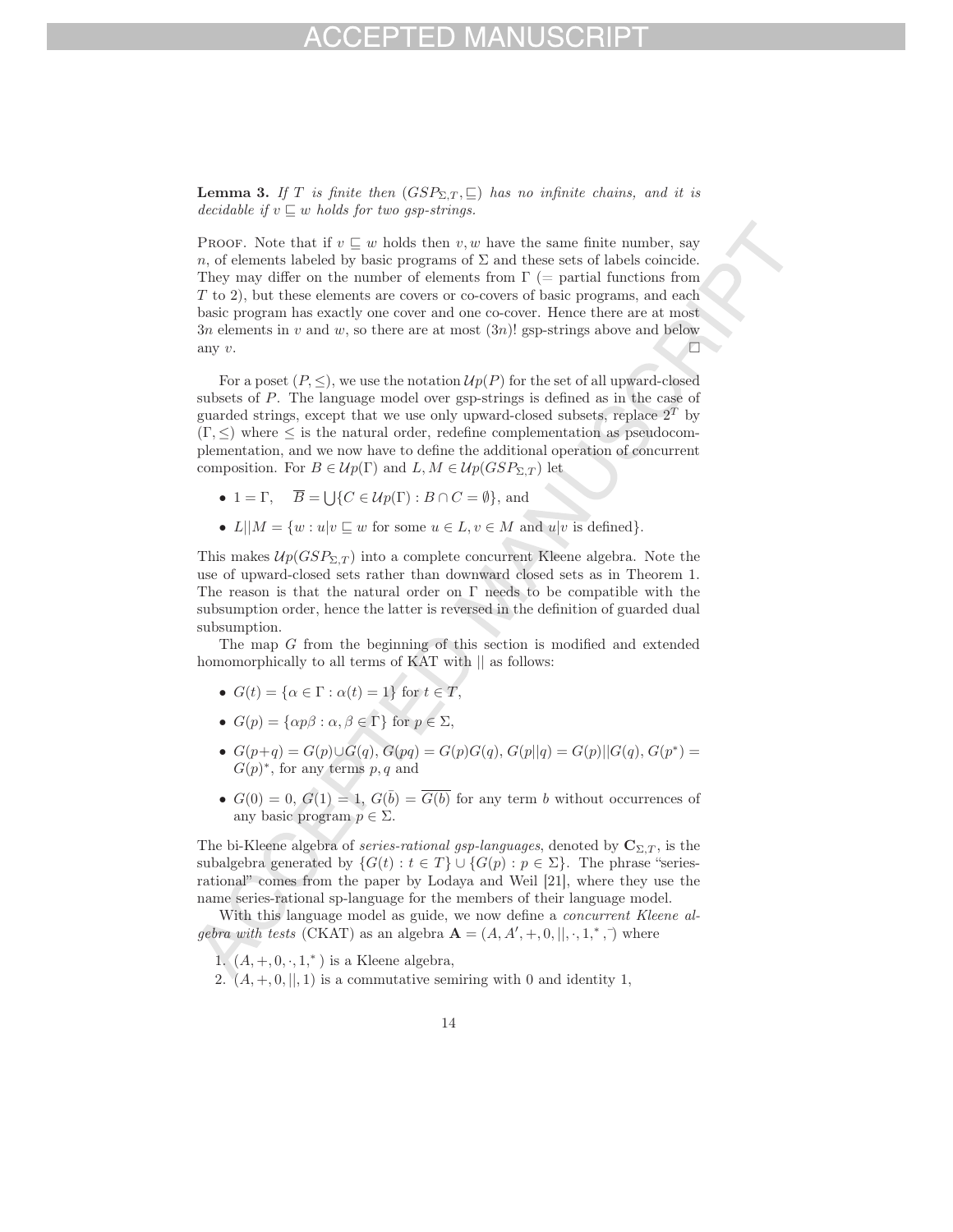- 3.  $(A', +, 0, \cdot, 1)$  is a bounded distributive lattice with  $A' \subseteq A$ ,
- 4. the pseudocomplement  $\bar{b} = \sum \{c \in A' : b \cdot c = 0\}$  exists for all  $b \in A'$ , and
- 5. the weak exchange law  $(x||y)(z||w) \leq xz||yw$  holds for all  $x, y, z, w \in A$ .

Although the fourth axiom appears to be infinitary, it can be replaced by the (two) quasiequations  $c \leq \overline{b} \iff b \cdot c = 0$  for all  $b, c \in A'$ , and these in turn are equivalent to the identities  $b\overline{bc} = b\overline{c}$ ,  $\overline{0} = 1$  and  $\overline{1} = 0$ . Further details about pseudocomplemented distributive lattices can be found, e.g., in [2], although this paper uses only basic properties of these algebras.

An alternative would be to use a Heyting algebra for the test elements of a CKAT since that would be a good match with separation logic. However it would change the syntax (replacing  $\bar{\ }$  with the Heyting implication  $\rightarrow$ ) and the subalgebra of tests would lose the property of being locally finite (the 1-generated free Heyting algebra is infinite whereas any finitely generated pseudocomplemented distributive lattice is finite).

In the proof below, we use the notation  $\uparrow L = \{w : v \sqsubseteq w \text{ for some } v \in L\}.$ 

**Theorem 4.**  $(\mathcal{U}p(GSP_{\Sigma,T}), \mathcal{U}p(\Gamma), \cup, \emptyset, \|, \cdot, \Gamma, \cdot, \cdot)$  *is a concurrent Kleene algebra with tests. If*  $T = \emptyset$  *then the*  $\overline{\phantom{a}}$ *-free reduct of this algebra is isomorphic to the* CKA  $\mathcal{D}n(\Sigma^{sp})$  *from Theorem 1.* 

PROOF. It is easy to see that  $\mathcal{U}_p(GSP_{\Sigma,T})$  is closed under the operations. In particular, the operation  $L||M$  is defined to be the upward closure of  $\{u|v : u \in$  $L, v \in M$ } to ensure that the result is in  $\mathcal{U}p(GSP_{\Sigma,T})$ , whereas  $\cup, \cdot,^*$ , preserve the property of being upward-closed.

The KA axioms for  $\cup, \emptyset, \cdot, \Gamma$ ,<sup>\*</sup> are also straight forward to check since they hold for all subsets of  $GSP_{\Sigma,T}$ . Similarly || is associative, commutative, distributes over  $\cup$  and has  $\emptyset$  as a zero. To see that  $\Gamma$  is an identity for  $||$ , we note that  $L||\{\mathbf{u}\} = \uparrow L \subseteq L$ , hence  $L||\Gamma \subseteq L$ . For the reverse inclusion,  $w \in L||\Gamma$  implies  $v|\alpha \sqsubseteq w$  for some  $v \in L$  and  $\alpha \in \Gamma$ . Since  $v \sqsubseteq v|\alpha$  and L is upward-closed, it follows that  $v \in \uparrow L = L$ .

To prove that the weak exchange law holds, let  $L, M, P, Q \in \mathcal{U}p(GSP_{\Sigma,T})$ and suppose  $r \in (L||M)(P||Q)$ . Then  $r = x \diamond y$  for some  $x \in L||M$  and  $y \in P||Q$ . It follows that  $x \supseteq \alpha s \alpha' | \beta t \beta', y \supseteq \gamma u \gamma' | \delta v \delta', \alpha' \oplus \beta' = \gamma \oplus \delta$  and  $r \supseteq (\alpha \oplus \beta)(s||t)(\alpha' \oplus \beta')(u||v)(\gamma' \oplus \delta'),$  where  $\alpha s \alpha' \in L$ ,  $\beta t \beta' \in M$ ,  $\gamma u \gamma' \in P$ and  $\delta v \delta' \in Q$ .

Let  $\kappa = \alpha' \oplus \beta'$ . Since  $L, M, P, Q$  are upward-closed,  $\alpha s \kappa \in L$ ,  $\beta t \kappa \in M$ ,  $\kappa u \gamma \in P$  and  $\kappa v \delta \in Q$ . Using the definition of the guarded subsumption order we see that

$$
r \sqsupseteq (\alpha \oplus \beta)(s||t)(\alpha' \oplus \beta')(u||v)(\gamma' \oplus \delta') \sqsupseteq (\alpha \oplus \beta)(s\kappa u||t\kappa v)(\gamma' \oplus \delta')
$$

where the order-preserving function  $f$  between the gsp-strings sends the two elements labeled  $\kappa$  to the element labelled  $\alpha' \oplus \beta'$  and is the unique orderpreserving bijection on the other elements. The right hand gsp-string is an element in  $LP||MQ$ , hence r is also in this upward-closed set.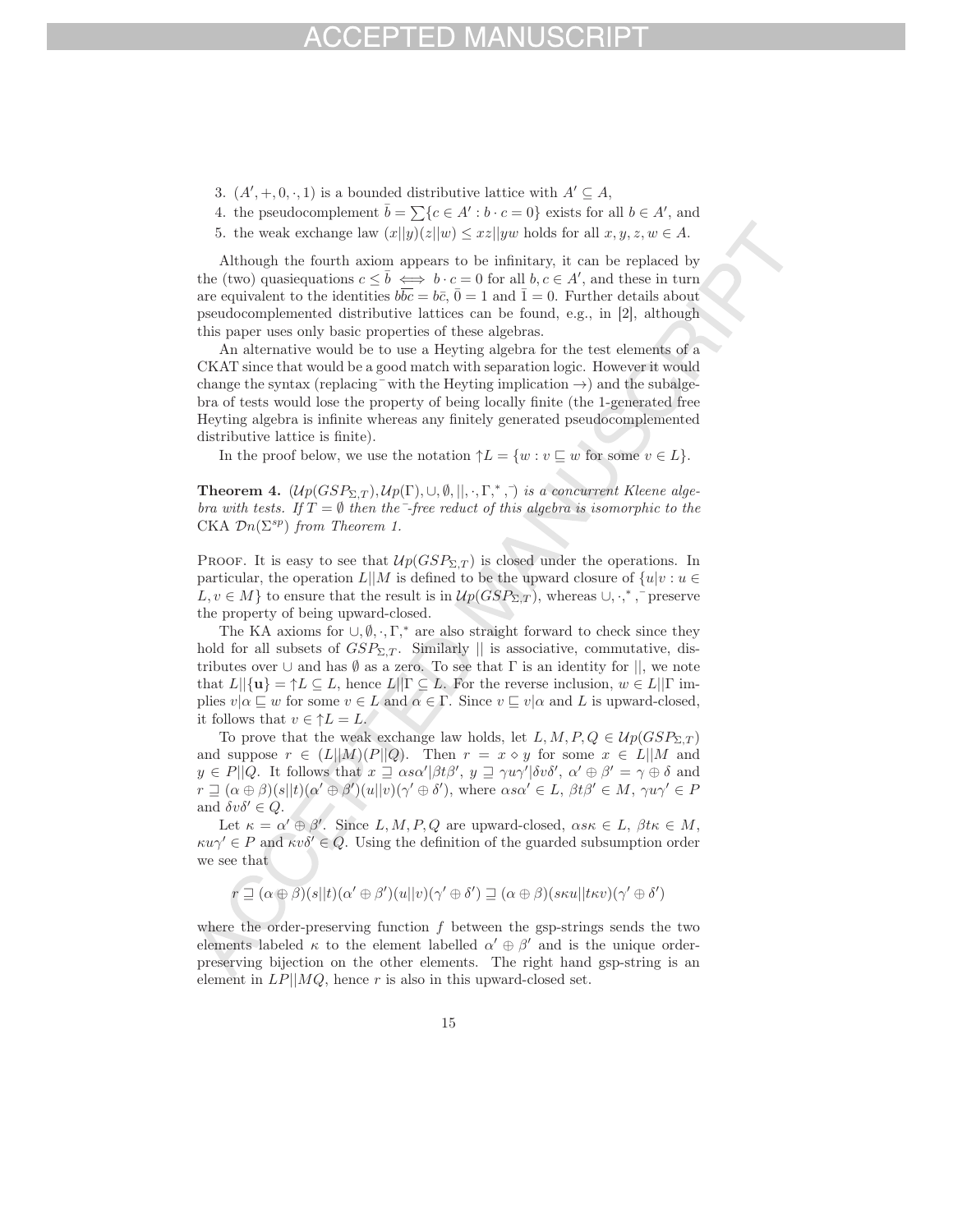If  $T = \emptyset$  then  $\Gamma = {\mathbf{u}}$ , hence  $\mathcal{U}p(\Gamma) = {\emptyset}, {\mathbf{u}} = {0, 1}$ . The set  $GSP_{\Sigma, \emptyset}$  is isomorphic to  $\Sigma^{sp}$ , where the isomorphism g is given by deleting all the guards in the gsp-string. This map lifts to an isomorphism  $\hat{g}$  between the algebras.  $\Box$ 

We do not include iterated concurrent composition (i.e., parallel star) in the definition of a CKAT since this operation prevents the generalization of Kleene's theorem to gsp-languages (see [21, Sec. 3] for further discussion). However the notation  $||_{i=1}^n p_i$  is used to abbreviate the (fixed length) term  $p_1||p_2|| \cdots ||p_n$  that corresponds to a parallel for-loop.

There are several other models of concurrency that are similar to our approach but they differ in the details. In particular the notion of synchronous Kleene algebra (SKA) by Prisacariu [24] is quite close to CKA, and the cited paper also contains an extension to SKA with tests (SKAT). However the models in that paper do not satisfy the weak exchange law of CKA (though they do satisfy the stronger equational version on a subset of idempotent basic actions). For more details about the relationship between SKA and other concurrency models, including pomsets and CKA, see [24, Sec. 4].

### 6. Automata over guarded series-parallel strings

The notion of nondeterministic automaton for gsp-strings is based on the one for guarded strings, but it is expanded with fork and join transitions taken from the branching automata of Lodaya and Weil [21]. Specifically a *guarded branching automaton* is of the form

$$
\mathcal{X} = (X, \delta, \delta_{\text{fork}}, \delta_{\text{join}}, F)
$$

where

- $(X, \delta, F)$  is a guarded automaton.
- $\delta_{\text{fork}} \subseteq X \times \mathcal{M}(X)$  and
- $\delta_{\text{join}} \subseteq \mathcal{M}(X) \times \overline{X}$ .

Here X is a set of states and  $\mathcal{M}(X)$  is the collection of multisets of X with more than one element. As for guarded automata,  $\delta$  is the transition function and F is the the set of final states. The relations  $\delta_{\text{fork}}$  and  $\delta_{\text{ioin}}$  give the *fork* and *join* relations respectively.

Fork transitions in  $\delta_{\text{fork}}$  are denoted  $(x, \{x_1, x_2, \ldots, x_n\})$ , and if the multiset has n elements they are called forks of arity n. The join transitions of arity  $n$ are defined similarly, but with the order of the two components reversed.

The acceptance condition for gsp-strings needs to be defined carefully since it substantially extends the one for guarded strings. Intuitively one can think of an automaton as evaluating the acceptance condition for parallel parts of the input string concurrently on separate processors. In many cases, when large scale parallel programs are run on a distributed cluster of computers, (part of) the program code is distributed to all the available processors and executes in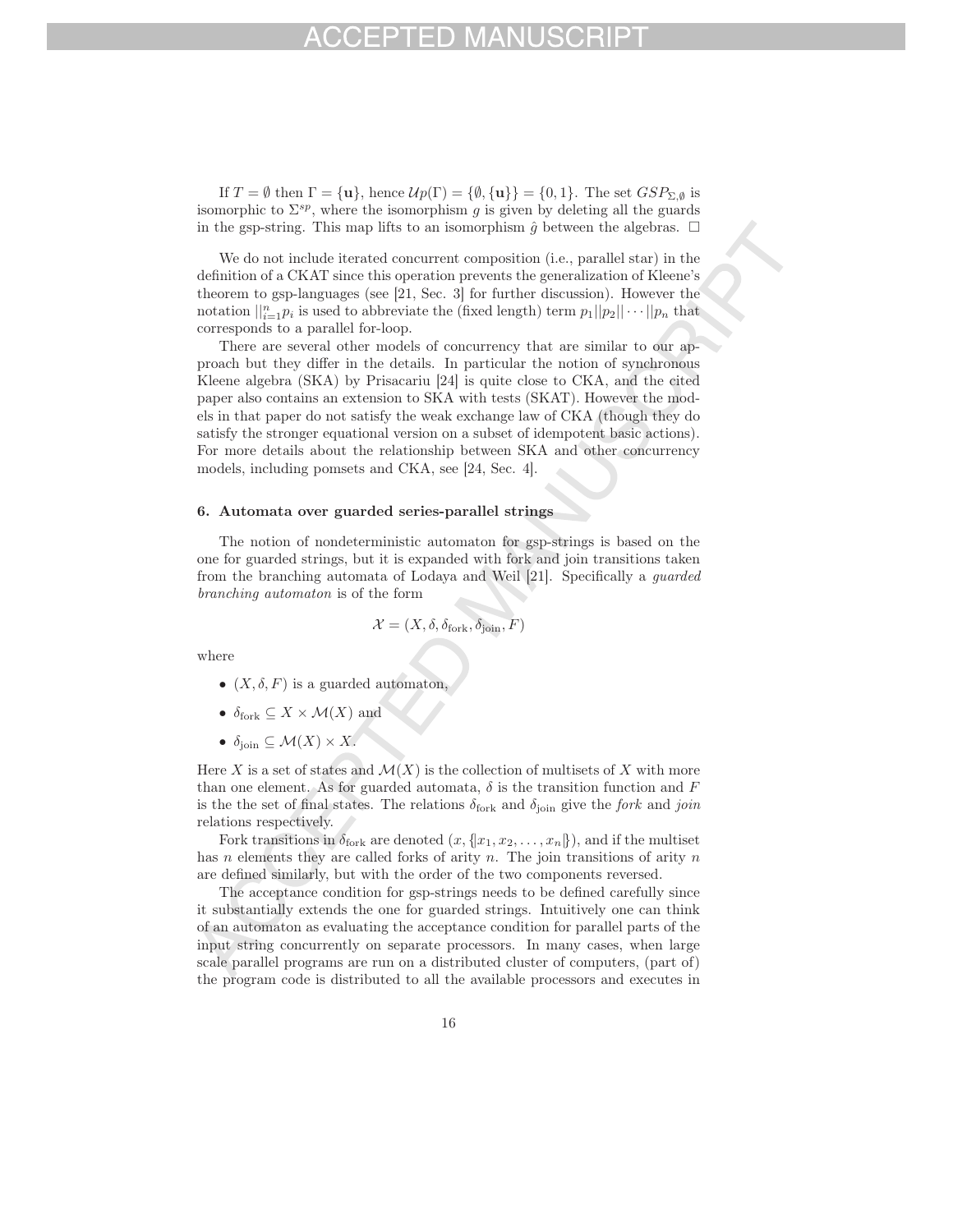# $-1$ )

separate environments until at an appropriate point results are communicated back to a subset of the processors (perhaps a single one) and combined into a new state. This fork and join paradigm is of course a fairly restricted model of concurrent programming, which has the merit of being quite simple and algebraic since it avoids syntactic annotations for named channels and other more architecture-dependent features. It also meshes well with our generalization of guarded strings and with the laws of concurrent Kleene algebra.

For the actual definition of acceptance we do not need to have separate copies of automata, instead we simply map the parallel parts of a gsp-string into the same automaton. Looking back at the recursive definition of acceptance for a (non-concurrent) guarded string relative to an initial state  $x_0$ , it is apparent that this condition is equivalent to finding a path from  $x_0$  to some final state  $x_f$  such that the basic program symbols in the string match with symbols along the path in the same order, and if  $p_{i-1} \alpha_i p_i$  occurs in the guarded string then there is a path  $\beta_1 \dots \beta_{n_i}$  of tests  $\beta_k \geq \alpha_i$  along edges of the automaton that lie between the edges matched by  $p_{i-1}$  and  $p_i$ . For gsp-strings we define a similar "embedding" into the automaton where parallel branches correspond to a fork transition, followed by parallel (not necessarily disjoint) paths along matching edges until they reach a join transition. The precise recursive definition is as follows: A *weak guarded series parallel string* (or wgsp-string for short) is a gsp-string but possibly without the first and/or last guard. Acceptance of a wgsp-string w by X starting from initial state  $x_0$  and ending at state  $x_f$ , is defined recursively by:

- If  $w = \alpha \in \Gamma$  then w is accepted if and only if for some  $n \geq 1$  there is a sequential path  $x_0t_1x_1t_2 \ldots x_{n-1}t_nx_f$  in X (i.e.,  $(x_{i-1}, t_i, x_i)$  is an edge in  $\mathcal{X}$  of n test transitions  $t_i \in \mathcal{P}(\Gamma)$  such that  $\alpha \in t_i$  for  $i = 1, \ldots, n$ .
- If  $w = p \in \Sigma$  then w is accepted if and only if there exists a transition labelled  $p$  from  $x_0$  to  $x_f$ .
- If  $w = u_1 | u_2 | \dots | u_m$  for  $m > 1$  then w is accepted if and only if there exist a fork  $(x_0, \{x_1, \ldots, x_m\})$  and a join  $(\{y_1, \ldots, y_m\}, x_f)$  in X such that  $u_i$ is accepted starting from  $x_i$  and ending at  $y_i$  for all  $i = 1, \ldots, m$ .
- If  $w = uv$  then w is accepted if and only if there exist a state x such that u is accepted ending in state x and v is accepted by  $\mathcal X$  starting from initial state x and ending at  $x_f$ .

### Finally, w is *accepted by* X *starting from*  $x_0$  if  $x_f \in F$ .

In the second recursive clause the fork transition corresponds to the creation of n separate processes that can work in parallel on the acceptance of the wgsp-strings  $u_1, \ldots, u_n$ . The matching join-operation then corresponds to a communication or merging of states that terminates these processes and continues in a single thread.

The sets of gsp-strings that are accepted by a finite automaton are not necessarily upward-closed in the guarded dual subsumption order, hence we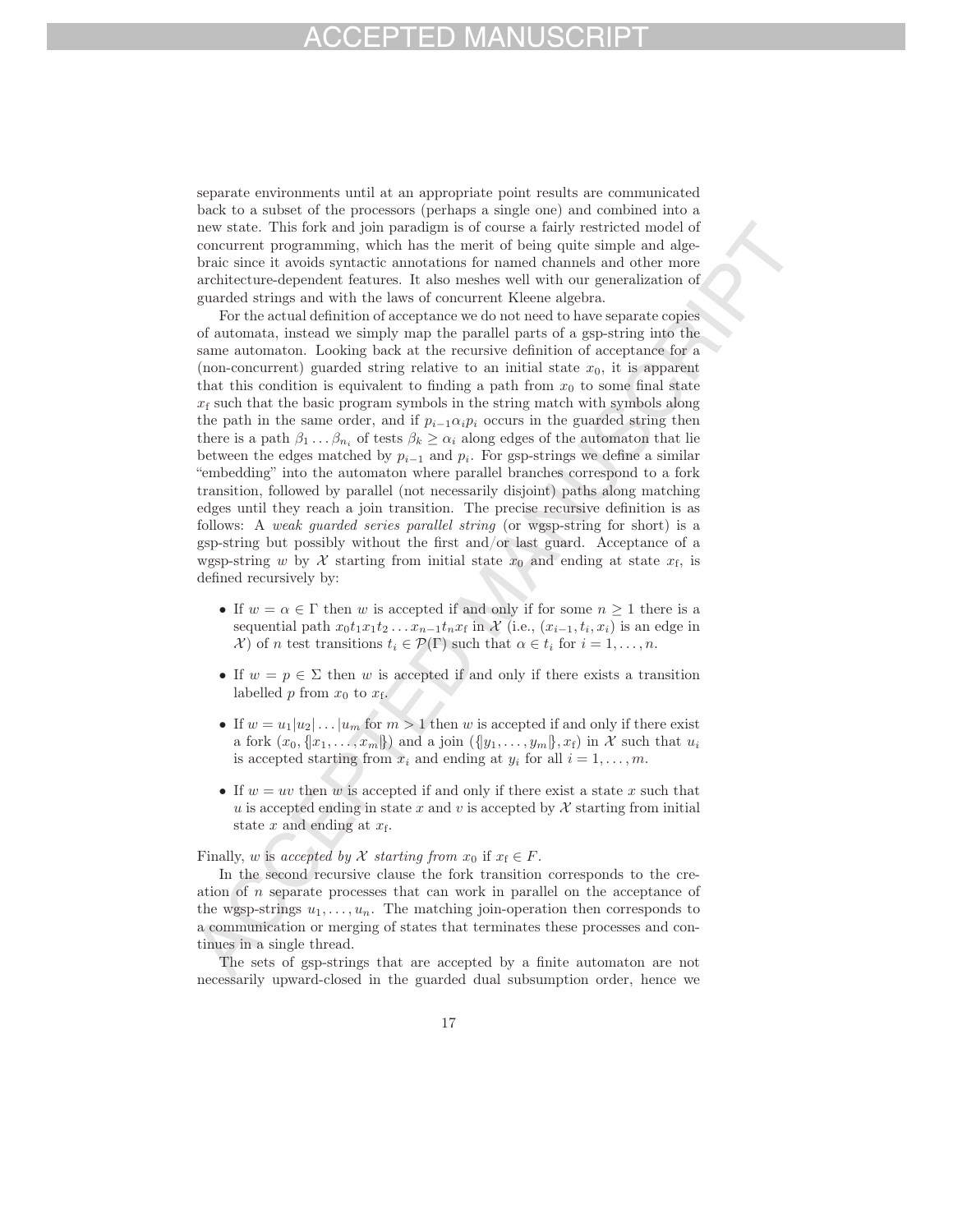define a *regular gsp-language* to be a set of gsp-strings that is the upward closure of a set of all gsp-strings that are accepted by some finite automaton.

For sets of (unguarded) strings, the regular languages and the series-rational languages (i.e., those built from Kleene algebra terms) coincide. However, Lodaya and Weil pointed out that this is not the case for sp-strings, since for example the language  $\{p, p||p, p||p||p, ...\}$  is regular, but not a series-rational language. As for sp-strings, the *width* of a gsp-string is the maximal cardinality of an antichain in the underlying poset. A (g)sp-language is said to be of *bounded width* if there exists  $n < \omega$  such that every member of the language has width less than  $n$ . Intuitively this means that the language can be accepted by a machine that has at least  $n$  (virtual) processors. The series-rational languages are of bounded width since concurrent iteration was not included as one of the operations of CKAT.

The condition of bounded width can be rephrased as a restriction on the automaton. A run of  $X$  is called *fork-acylic* if a matching fork-join pair never occurs as a matched pair nested within itself. The automaton is fork-acylic if all the accepted runs of  $\mathcal X$  are fork-acyclic. Lodaya and Weil prove that if a language is accepted by a fork-acyclic automaton then it has bounded width, and their proof applies equally well to gsp-languages.

At this point it is not clear whether the algebra of regular gsp-languages is isomorphic to the free CKAT, or if guarded branching automata give a decision procedure for the equational theory of concurrent Kleene algebras with tests.

### 7. Trace semantics for concurrent Kleene algebras with tests

Kozen and Tiuryn [19] (see also [16]) show how to provide trace semantics for programs (i.e. terms) of Kleene algebra with tests. This is based on an elegant connection between computation traces in a Kripke frame and guarded strings. Here we point out that this connection extends very simply to the setting of concurrent Kleene algebras with tests, where traces are related to labeled Hasse diagrams of posets and these objects in turn are associated with guarded series-parallel strings.

Adapting the Kripke frames for KAT, we define a *separation frame* over  $\Sigma, T$  to be a structure  $(K, \oplus, \mathbf{u}, m_K)$  where K is a set of *states* that is the base set of a positive separation algebra  $(K, \oplus, \mathbf{u})$ ,  $m_K : \Sigma \to \mathcal{U}p(K \times K)$  and  $m_K : T \to \mathcal{U}p(K)$ . Here the upward closure is computed with respect to the natural order of K, defined as before by  $s \leq t$  if and only if there exists  $r \in K$ such that  $s \oplus r = t$ . The upward closure in  $K \times K$  is calculated in the cartesian product of the poset  $(K, \leq)$  with itself.

A gsp-trace  $\tau$  in K is essentially a gsp-string with the guards replaced by states in K, such that whenever a triple  $spt \in K \times \Sigma \times K$  is a subtrace of  $\tau$  then  $(s,t) \in m_K(p)$ . The set of all gsp-traces over K is denoted  $GSP_K$ . The subsumption order  $\subseteq$  on  $GSP_K$  is defined exactly as for gsp-strings, and likewise for the coalesced product  $\sigma \diamond \tau$  of two gsp-traces  $\sigma, \tau$  (if  $\sigma$  ends at the same state as where  $\tau$  starts) as well as the parallel product  $\sigma|\tau$  (where  $\oplus$  is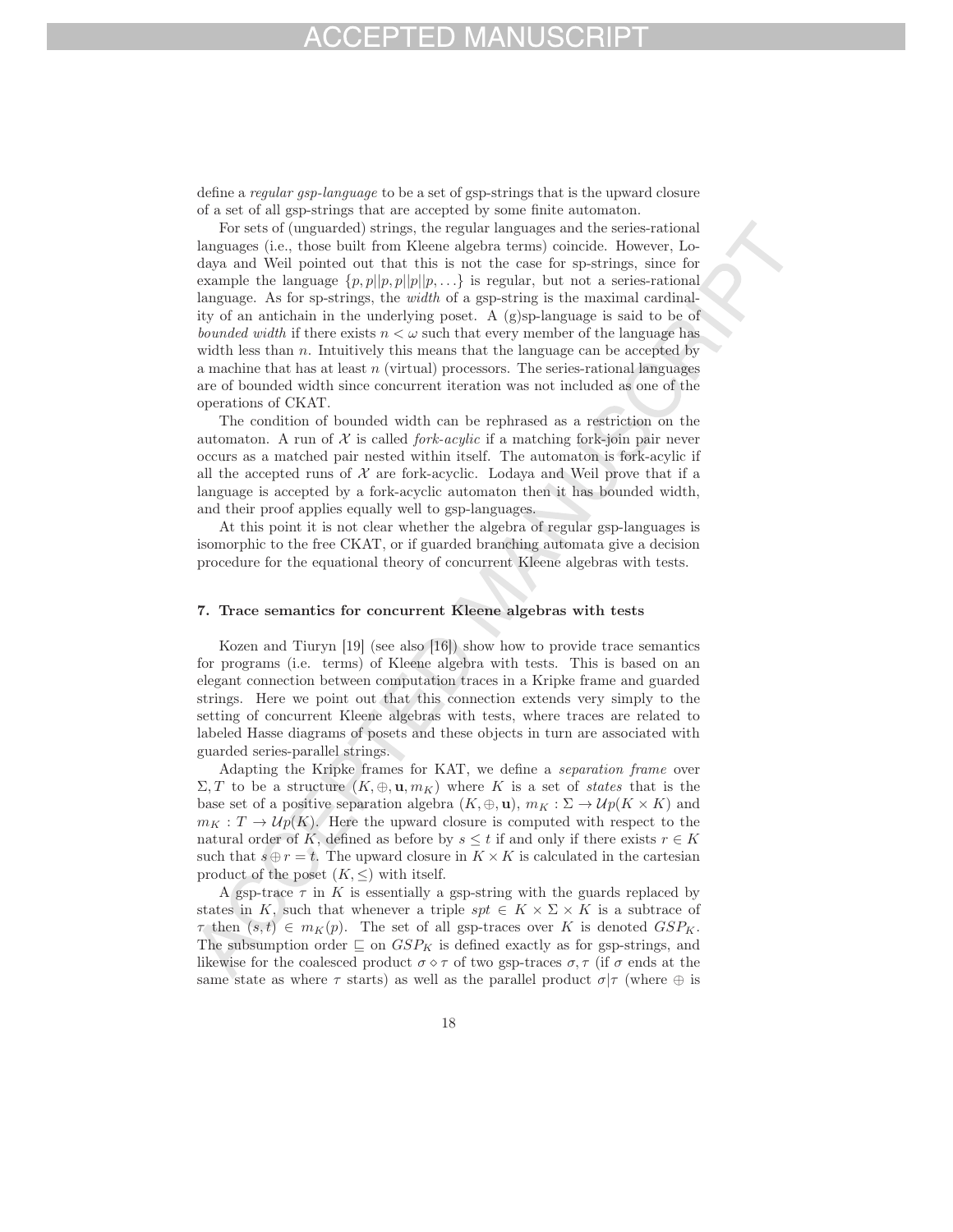used to combine the first two states as well as the last two states, while the remaining parts of the gsp-traces are combined using the parallel composition of their pomsets). These partial operations lift to sets  $X, Y$  of gsp-traces by

- $XY = \{ \sigma \diamond \tau : \sigma \in X, \tau \in Y \text{ and } \sigma \diamond \tau \text{ is defined} \}$
- $X||Y = \{\rho : \sigma | \tau \sqsubseteq \rho \text{ for some } \sigma \in X, \tau \in Y \text{ and } \sigma | \tau \text{ is defined}\}.$

The proof of the following result is very similar to the preceeding proof for  $GSP_{\Sigma,T}$ .

**Theorem 5.** For any separation frame  $(K, \oplus, \mathbf{u}, m_K)$  the algebra

$$
(\mathcal{U}p(GSP_{K}), \mathcal{U}p(K), \cup, \emptyset, ||, \cdot, K, *, \cdot)
$$

*is a* CKAT*.*

For a subset B of a poset  $(K, \subseteq)$ , we use the notation  $\downarrow B$  for the set  $\{x \in K :$  $x \leq y$  for some  $y \in B$ . Programs (= terms of CKAT) are interpreted in K using a modified inductive definition of Kozen and Tiuryn [19] extended by a clause for ||:

- $||p||_K = \{ spt : (s, t) \in m_K(p) \}$  for  $p \in \Sigma$
- $[0]_K = \emptyset$  and  $[b]_K = m_K(b)$  for  $b \in T$
- $\[\bar{b}\]_K = K \setminus \downarrow m_K(b)$  and  $\[\![p+q]\!]_K = \llbracket p \rrbracket_K \cup \llbracket q \rrbracket_K$
- $[pq]_K = ([p]_K)([q]_K)$  and  $[p^*]_K = \bigcup_{n < \omega} [p]_K^n$
- $[p||q]_K = [p]_K||[q]_K$ .

Each gsp-trace  $\tau$  has an associated gsp-string gsp( $\tau$ ) obtained by replacing every state s in  $\tau$  with the corresponding unique guard  $\alpha \in \Gamma$  that satisfies  $s \in [\![\alpha]\!]_K$ . It follows that  $gsp(\tau)$  is the unique guarded sp-string over  $\Sigma, T$  such that  $\tau \in$  $[\text{gsp}(\tau)]_K$ . As a result there is a similar connection between gsp-trace semantics and gsp-strings as in  $[19]$  (the proof is by induction on the structure of p).

**Theorem 6.** For a separation frame  $(K, \oplus, \mathbf{u}, m_K)$ , program p and gsp-trace  $\tau$ , we have  $\tau \in [p]_K$  *if and only if gsp*( $\tau$ )  $\in G(p)$ , whence  $[p]_K = gsp^{-1}(G(p))$ .

The trace model for guarded strings has many applications since each trace in  $[p]_K$  can be interpreted as a sequential run of the program p starting from the first state of the trace. The gsp-trace model provides a similar interpretation for programs that fork and join threads during their runs. Each gsp-trace in  $[p]_K$  is a representation of the basic programs and tests that were performed during the possibly concurrent execution of the program p. Note that there are no explicit fork and join transitions in a gsp-trace since, unlike a gsp-automaton (which has to allow for nondeterministic choice), whenever a state in a gsp-trace has several immediate successor states, this is the result of a fork, and similarly states with several immediate predecessors represent a join.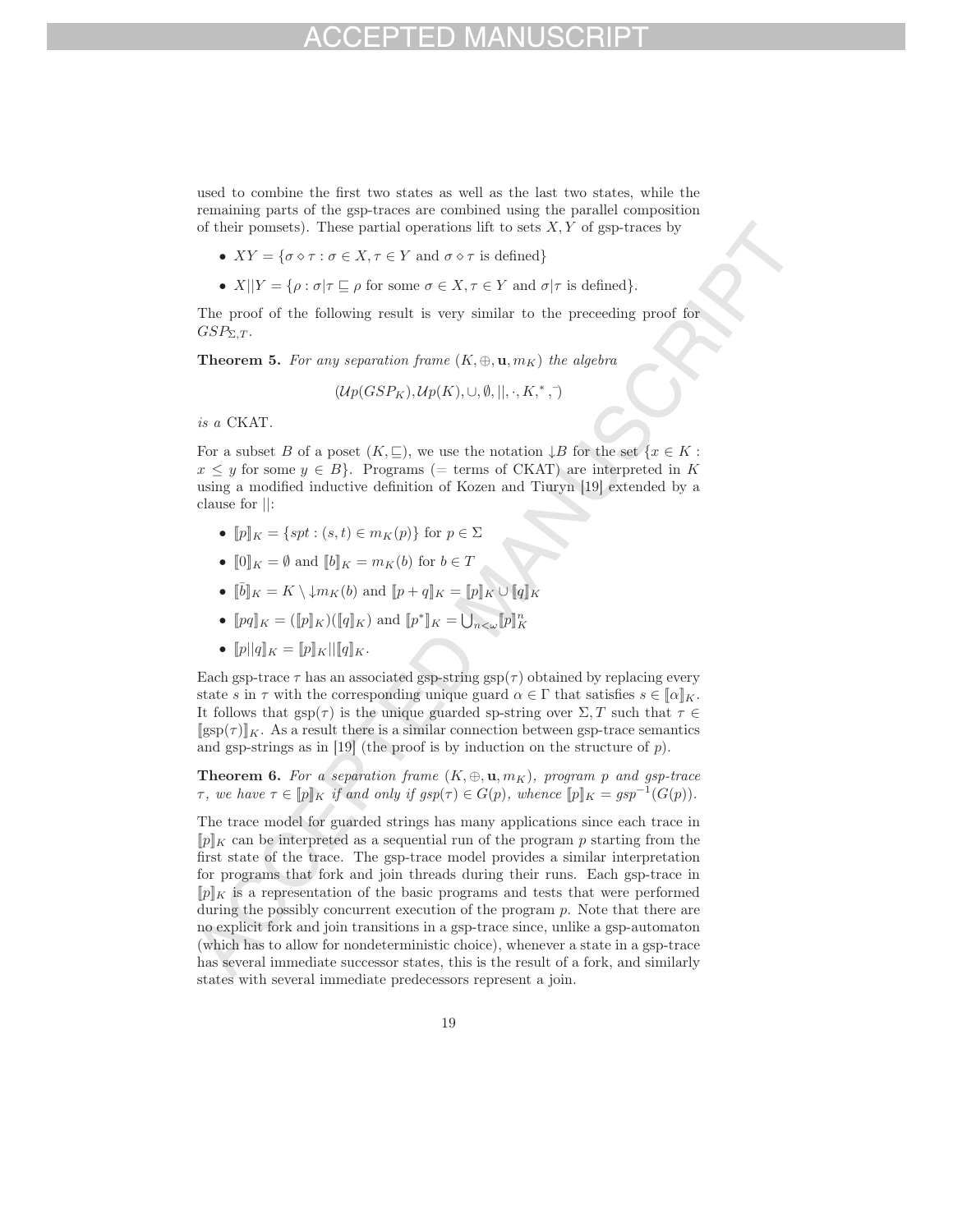While series-parallel traces are more complex than linear traces, they can, like gsp-strings, still be represented by planar lattice diagrams where parallel composition is denoted by placing traces next to each other (with partial sum of the start states and end states), and sequential composition is given by placing traces vertically above each other (with only one connecting state between them).

The gsp-trace semantics are useful for analysing the behavior of threads that communicate only indirectly with other concurrent threads via joint termination in a single state. While this is a restricted model of concurrency, it has a simple algebraic model based on Kleene algebras with tests, and it satisfies the laws of concurrent Kleene algebra including the weak exchange law.

At the end of the next section we present another model where states are assignments from variables to values. In such a setting the notion of separation algebra is used to guarantee the absence of race conditions in concurrent programs.

### 8. Concurrent flowchart schemes and Kleene algebras with tests

In order to code specific concurrent algorithms, we first recall flowchart schemes and then extend them with fork and join statements. Flowchart schemes were originally introduced by Ianov [14], and later related to Kleene algebras with tests by Angus and Kozen [1]. They are defined over a standard firstorder signature consisting of finitely many function symbols  $f, g, \ldots$  and predicate symbols  $P, Q, \ldots$ , each with a fixed arity. Terms are built from variables  ${x_i, y_i, z_i : i = 1, 2, \ldots}$  and function symbols, and an expression  $t(\mathbf{x}, \mathbf{y})$  indicates that the term t uses (some) variables from the sequences  $\mathbf{x} = x_1, \ldots, x_m$ and  $\mathbf{y} = y_1, \ldots, y_n$ .

*Deterministic flowchart schemes* are finite directed graphs with nodes labeled by statements. A start statement with one outgoing edge is followed by assignment statements  $y := t(x, y)$  with one outgoing edge, test statements  $P(\mathbf{t}(\mathbf{y}))$  with two outgoing edges labeled T and F and halt statements with no outgoing edges. A start statement has no incoming edges and all other statements have a finite non-zero number of incoming edges. Here  $\mathbf{t} = t_1, \ldots, t_n$  are terms, **x** are *input variables*, **y** are *work variables*, and P is a predicate symbol. An assignment statement  $y_1, \ldots, y_n := t_1, \ldots, t_n$  is between sequences of the same length, where the terms  $t_i$  on the right are first all evaluated and then assigned to their corresponding variable on the left. Given extra work variables, such an assignment can be simulated by a sequential list of simple assignments of the form  $y := t$ .

The general form of a deterministic flowchart scheme is given in Figure 5. The unique *start statement* must be followed directly by an *initialization statement* that assigns values to all work variables using only the input variables. Every halt statement is preceded by a *finalization statement* that assigns values to all *output variables*  $z = z_1, \ldots, z_l$ . In Figure 5 the close coupling of the start statement with initialization, and likewise of finalization with the halt state-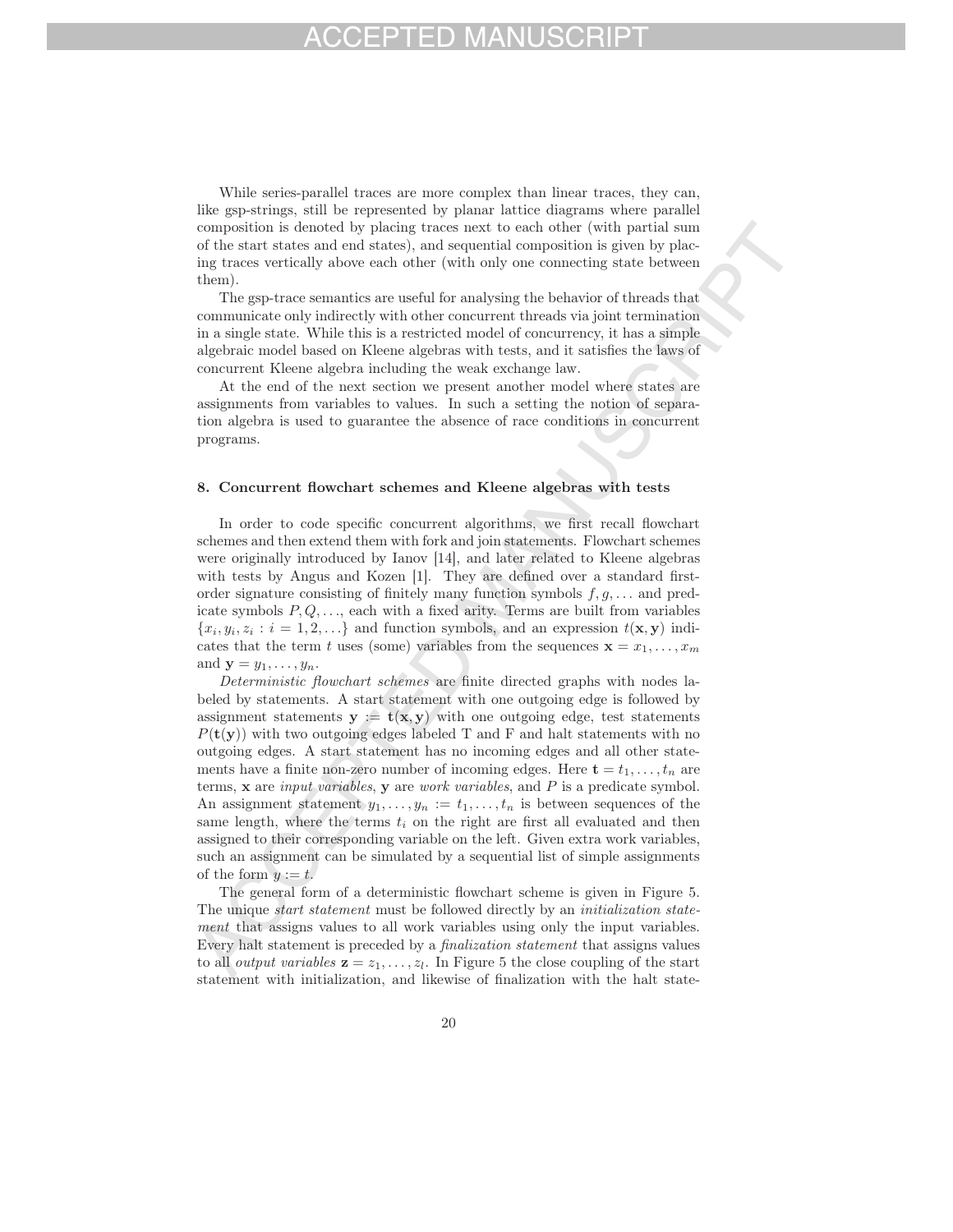ment, is suggested by drawing them close together. These syntactic restrictions ensure that the output values are a function of the input values.



Figure 5: A flowchart scheme showing the different types of statements

*Concurrent deterministic flowchart schemes* are defined as above, but with two more statement types: *fork* and *join*. Each fork statement has  $k > 1$ outgoing edges followed directly by initialization statements  $y_i := r_i(x, y)$  for  $i = 1, \ldots, k$ . Here  $y_i = y_{i1}, \ldots, y_{in_i}$  is a sequence of work variables distinct from all other variables. Operationally, when a fork is processed, the current process is suspended, the initialization statements of the k new processes are evaluated, and then these processes continue concurrently. The work variables of the suspended process can be accessed by the new processes, but this can lead to race conditions where two concurrent processes modify/read the same variable, resulting in potential nondeterminism. A flowchart scheme is called *cautious* if any two paths starting from the same fork reach the same join, and (after initialization) only have access to disjoint sets of variables. This separation condition ensures the absence of race conditions so that the flowchart scheme is deterministic. After the fork statement, each computation path evolves its own state, but at the join statement the  $k$  states are merged (by set union) into a common state.

Note that each strand of a fork-join block has its own initialization statement, and that the work variables of a strand are separated from all other variables. This simplifies reasoning about the semantics of such concurrent processes, and also implies that concurrent schemes are reasonable models for distributed computing. All strands of a fork are initialized concurrently, before any of them are processed. After the initialization step, they can be processed in any order, in parallel or sequentially, without affecting the semantics. Thus strands do not necessarily correspond to parallel threads, they merely indicate which parts of the flowchart scheme can be processed in parallel.

As an example of a concurrent scheme, consider the flowchart in Figure 6. For an associative operation  $\oplus$ , it evaluates the term  $x_1 \oplus x_2 \oplus \cdots \oplus x_8$  concur-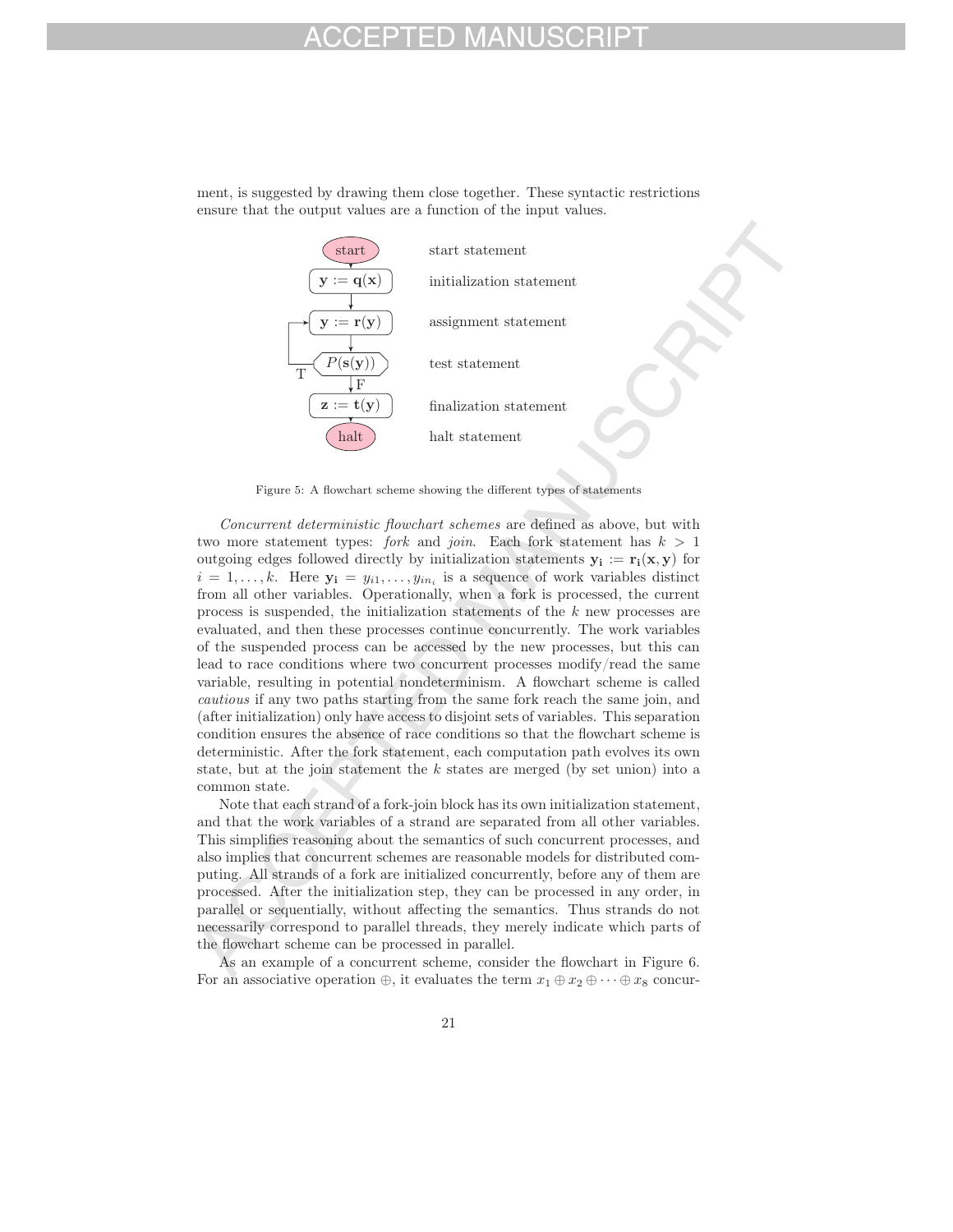rently, using three iterations of a 4-ary fork-join. Note that this flowchart can easily be translated into a CKAT term of the form

# $p(b(p_1q_1||p_2q_2||p_3q_3||p_4q_4)q)^*$ br

where p is the initial assignment, b is the test  $h > 0$ ,  $p_i q_i$  are the assignments between the fork and join,  $q$  is the decrement and  $r$  is the finalization.

Figure 7 shows how to construct a concurrent flowchart that implements a parallel for-loop. Strictly speaking, this is not a scheme, since the symbols  $+,$ are to be interpreted as integer addition and subtraction. The first strand of the fork also has paths that do not end at the join, though one can observe that all actual computation paths (traces) out of the fork do in fact arrive at the join. With the help of this forpar construct, a more general version of the term-evaluation algorithm is given in Figure 8.



Figure 6: A concurrent scheme for calculating  $z_1 := x_1 \oplus x_2 \oplus \cdots \oplus x_8$ 

We now construct a concurrent Kleene algebra with tests that gives trace semantics for concurrent flowchart schemes. Since Kleene algebras are closely connected to automata, we first consider how flowcharts can be translated to automata on guarded strings.

Flowcharts have nodes labelled by actions or tests, whereas automata have edges labelled by actions and nodes correspond to states (that corespond to code points in the program represented by the automaton or flowchart). To convert a flowchart into a guarded automaton, it suffices to move the action labels from the nodes to the outgoing edges. For a test statement  $b$  that has two outgoing edges, the label b is moved to the *true* edge and  $\bar{b}$  is moved to the *false* edge. The (now unlabeled) nodes of the flowchart will then correspond to the states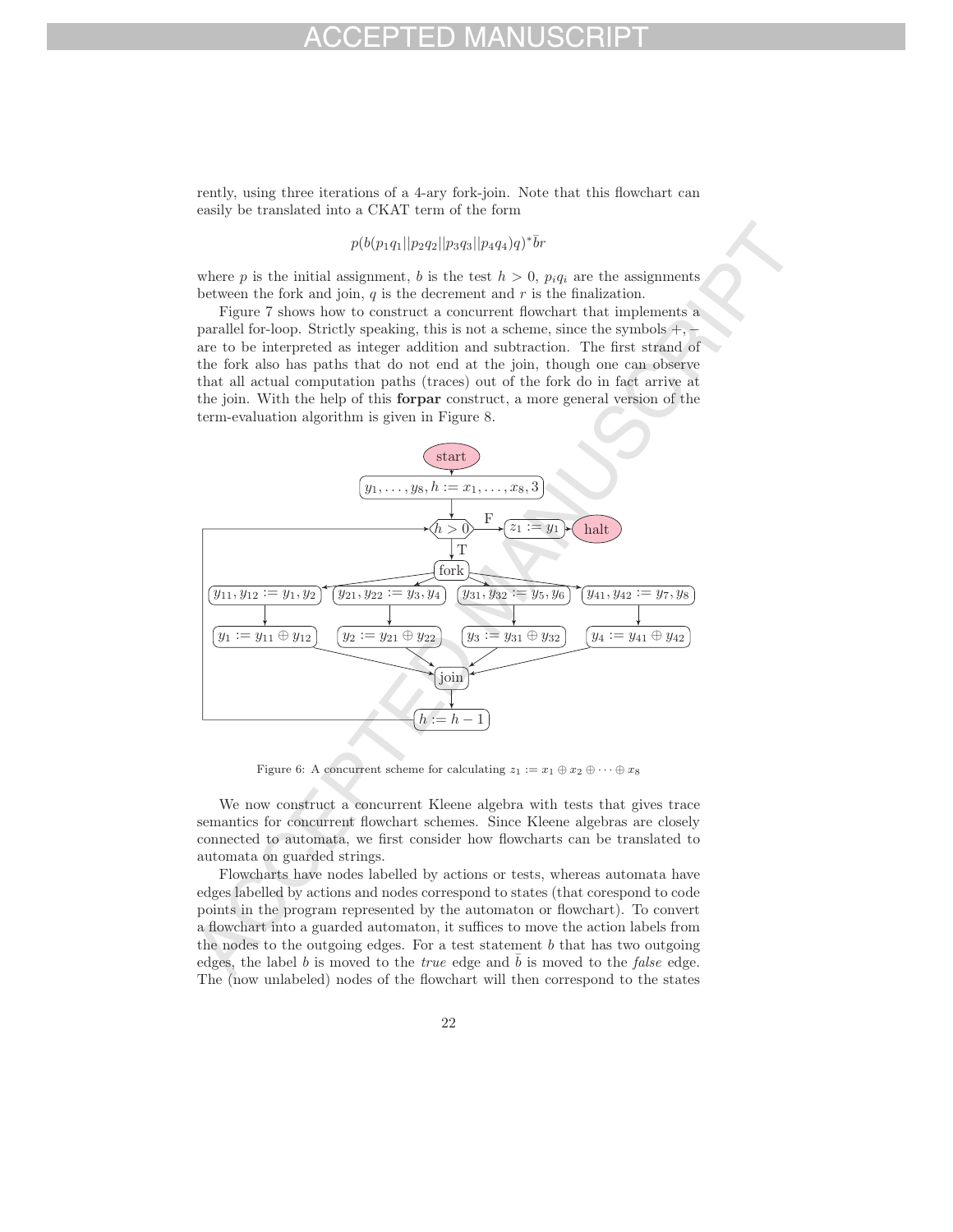

Figure 7: Implementing forpar using binary fork and join

of the automaton. To obtain a deterministic automaton from a deterministic flowchart, a junk state can be added as a target for all actions that do not lead to an accepted computation. Forks and joins of flowcharts correspond to forks and joins in Lodaya and Weil's branching automata, but note that a k-ary join node in the flowchart expands into  $k$  states in the automaton (see Figure 9).

We now define a CKAT model that provides trace semantics for concurrent flowchart schemes. Let  $N = \{x_i, y_i, z_i : i = 1, 2, 3, \ldots\}$  be a namespace of variables and let V be a set of values (e. g.  $V = \mathbb{Z}$ ). The set of states is

 $X = \{s : s \text{ is a partial function from } N \text{ to } V \text{ with finite domain}\}.$ 

Thus a state  $s \in X$  specifies the values for a finite set  $D = \text{dom}(s)$  of variables. As in separation logic [25, 22], states r, s are said to be *separated* if dom(r) ∩  $dom(s) = \emptyset$ , denoted  $r \perp s$ . Recall that  $X^{sp}$  is the set of all sp-strings over the set X. An sp-string is called an *sp-trace* if

- 1. its underlying poset has a largest and a smallest element,
- 2. any two incomparable states are separated, and
- 3. if  $s_1, s_2, \ldots, s_k$  are all the covers or all the co-covers of state r then  $dom(r) = dom(s_1) \cup \cdots \cup dom(s_k).$

The *trace semantics* of a concurrent flowchart scheme p is the set [p] of all sp-traces that are finite execution traces of the flowchart. For a flowchart that is expressible as a CKAT algebra term, [p] can be calculated by evaluating the term in the following way.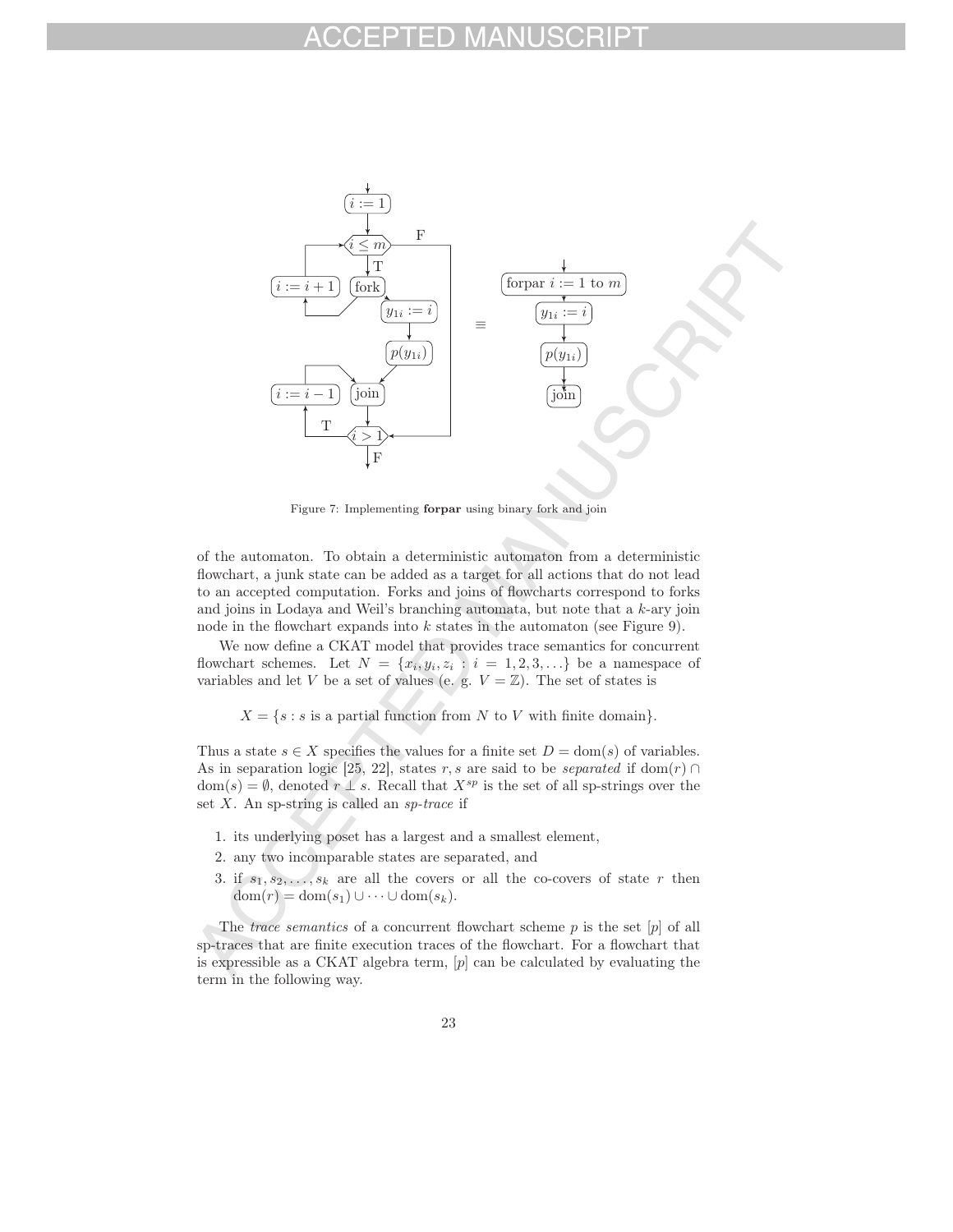### ACCEPTED MA SCRII PT IU.



Figure 8: Using forpar to calculate  $x_1 \oplus x_2 \oplus \cdots \oplus x_{2^k}$ 



Figure 9: Correspondence between flowcharts and automata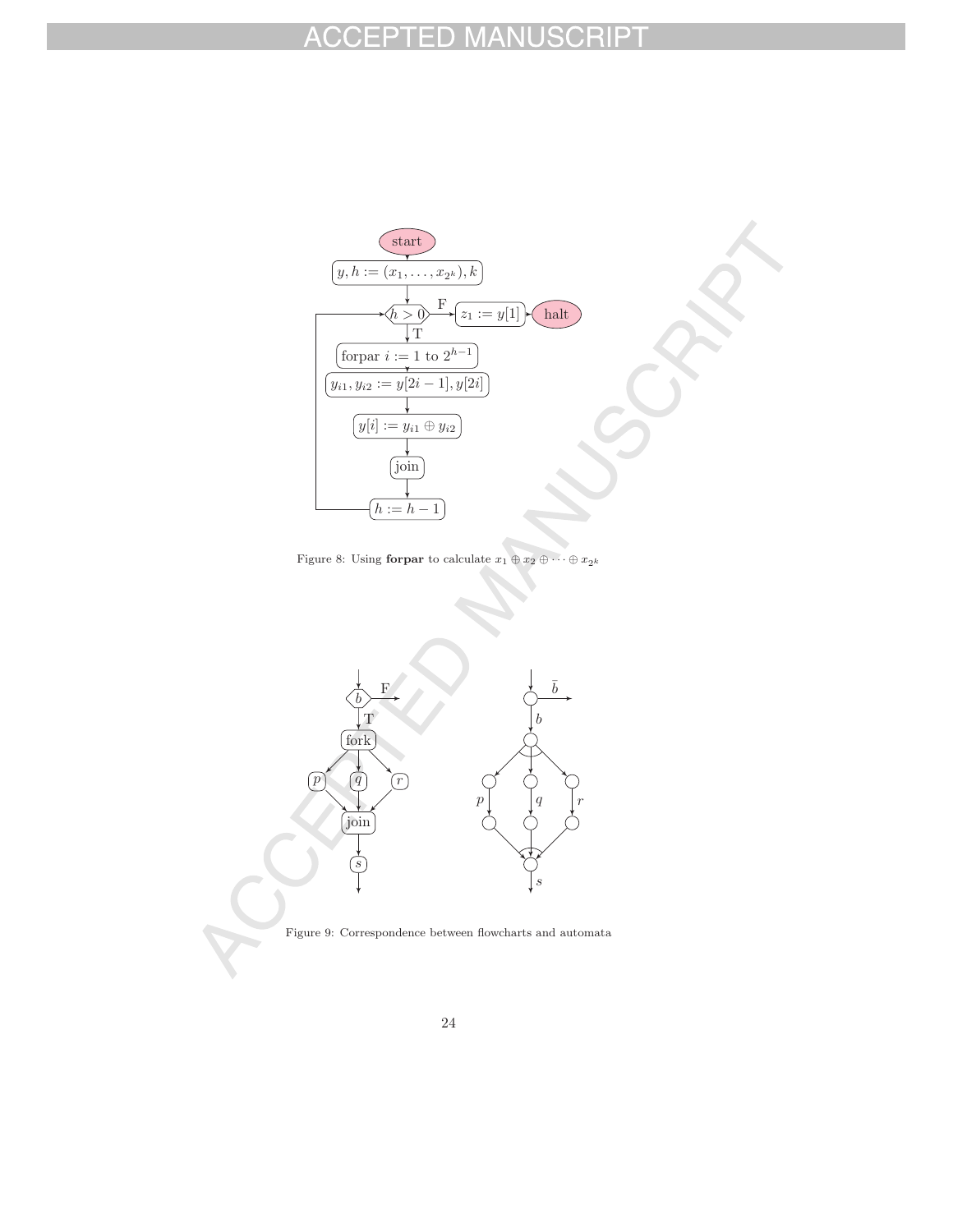For an assignment such as  $y := t(x_1, \ldots, x_n)$ , the semantics are

$$
[y := t(\mathbf{x})] = \{ (s, s') \in X^2 : \mathbf{x} \in \text{dom}(s) = \text{dom}(s') \text{ and } s' = s[y \mapsto t(s(x_1), \dots, s(x_n)) \}.
$$

For a test  $P(y_1,...,y_n)$ , the semantics are a set of length-one sequences

$$
[P(y_1,\ldots,y_n)] = \{(s) \in X^1 : y_1,\ldots,y_n \in \text{dom}(s) \text{ and } P(s(y_1),\ldots,s(y_n))\}.
$$

A sequence of states  $(s_1,\ldots,s_n)$  is also written simply as  $s_1s_2\ldots s_n$  and is called a *linear* trace. As for gsp-strings, sequential composition of sp-traces uses the coalesced product  $\diamond$  which is well-defined since each sp-trace has a first and a last element:

$$
rur' \diamond svs' = \begin{cases} rusvs' & \text{if } r' = s \\ \text{undefined} & \text{otherwise.} \end{cases}
$$

The concurrent composition is based on a *separated* product:

$$
rur'|svs' = \begin{cases} (r \cup s)(u||v)(r' \cup s') & \text{if } r \perp s \\ \text{undefined} & \text{otherwise.} \end{cases}
$$

Note that here || is the parallel composition of sp-strings from Section 5. The definitions for some of the less obvious special cases are  $r \circ s = r$  if  $r = s$ , else undefined;  $rr'|svs' = (r \cup s)v(r' \cup s')$  if  $r \perp s$ ; and  $r|svs' = rr|svs'$ . The associativity and commutativity of the operation | is easily checked.

Let  $X^{spt}$  be the set of all sp-traces. As usual, one now extends the above two operations to subsets by

- $R \cdot S = \{v \diamond w : v \in R, w \in S \text{ and } v \diamond w \text{ is defined}\}\$
- $R||S = \{w : u \mid v \sqsubseteq w \text{ for some } u \in R, v \in S \text{ and } u \mid v \text{ is defined}\}\$
- $R + S = R \cup S$
- $0 = \emptyset$ ,  $1 = X^1$ ,  $\overline{B} = X^1 \setminus B$  and
- $R^* = \bigcup_{n < \omega} R^n$ .

With these operations one obtains the CKAT  $(\mathcal{U}p(X^{spt}), \mathcal{U}p(X), +, 0, ||, \cdot, 1, *, \cdot)$ . By first choosing an interpretation  $I$  for the function symbols and predicate symbols, and then generating the subalgebra of all assignment statements and tests, one obtains the algebra of all concurrent programs generated by the functions and tests of the interpretation I.

A subset of  $X^{spt}$  determines an obvious binary relation, by mapping each sp-trace  $svs'$  to the pair  $(s, s')$ . This map from trace semantics to denotational semantics is a homomorphism from a CKAT to a relational Kleene algebra, where the tests are subsets of the identity. If one starts out with a sequential program and modifies it to run concurrently on a multicore processor or a distributed system, then this homomorphism is useful for checking that the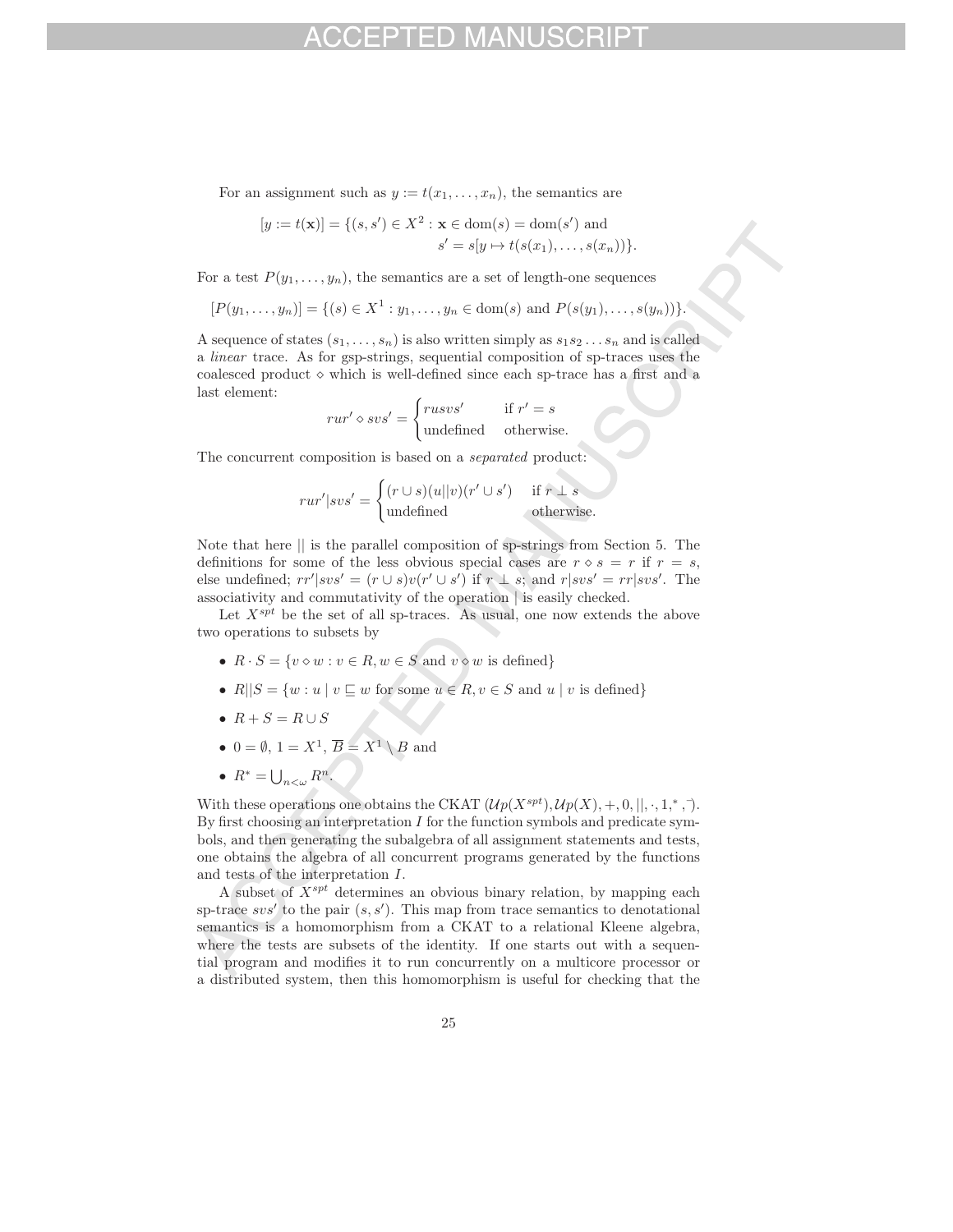concurrent version and the sequential version still satisfy the same input/output relation.

The algebra of binary relations in the previous paragraph can also be constructed directly (and more generally) by starting with any positive separation algebra  $(\Gamma, \oplus, \mathbf{u})$  and defining partial operations for sequential and parallel products on  $\Gamma^2 = \Gamma \times \Gamma$  as follows:

$$
(a, b) \diamond (c, d) = \begin{cases} (a, d) & \text{if } b = c \\ \text{undefined} & \text{otherwise} \end{cases}
$$

$$
(a, b) | (c, d) = \begin{cases} (a \oplus c, b \oplus d) & \text{if } a \perp c, b \perp d \\ \text{undefined} & \text{otherwise.} \end{cases}
$$

The subsumption order  $(a, b) \sqsubseteq (c, d)$  is given by the pointwise natural order, and the partial operations  $\diamond$ , | are lifted to  $\mathcal{U}p(\Gamma^2)$  in the same way as in the preceding gsp-string models. The proof of our last result is very similar to the proof of Theorem 4.

Theorem 7. *For any positive separation algebra* (Γ, ⊕, **u**)*, the two-sorted algebra*  $(\mathcal{U}p(\Gamma^2), \mathcal{U}p(id_{\Gamma}), \cup, \emptyset, \|, \cdot, 1, \cdot, \cdot)$  *is a* CKAT.

As mentioned at the end of the introduction, Hoare et. al. [11] also use a separation algebra to define their Resource Model. An interesting topic of future research is to compare this predicate transformer model to the relational model given here.

### 9. Conclusion

Many theoretical models of concurrency have been proposed and studied during the last five decades. Here we have taken an algebraic approach starting from Kleene algebra with tests and adapting this model to concurrent Kleene algebra and bounded-width series-parallel language models. This provides semantics for concurrency based on standard notions such as regular languages and automata. The addition of tests allows KAT to express standard imperative programming constructs such as if-then-else and while-do. Adding concurrency into this elegant algebraic model is likely to lead to new applications such as verifying compiler optimizations targeting multicore architectures or modeling computations on large distributed clusters. In recent years, several programming languages have added fork-join commands (e.g. Java) or related constructs such as spawn-sync (e.g. cilk) or async  $(c+1)$ . Concurrent deterministic flowchart schemes are closely related to concurrent Kleene algebras with test, and are able to express a variety of concurrent algorithms in a general formalism that can be adapted to many types of parallel hardware, from multicore processors to distributed computing clusters.

We would like to thank the anonymous referees for many useful comments that have substantially improved this article.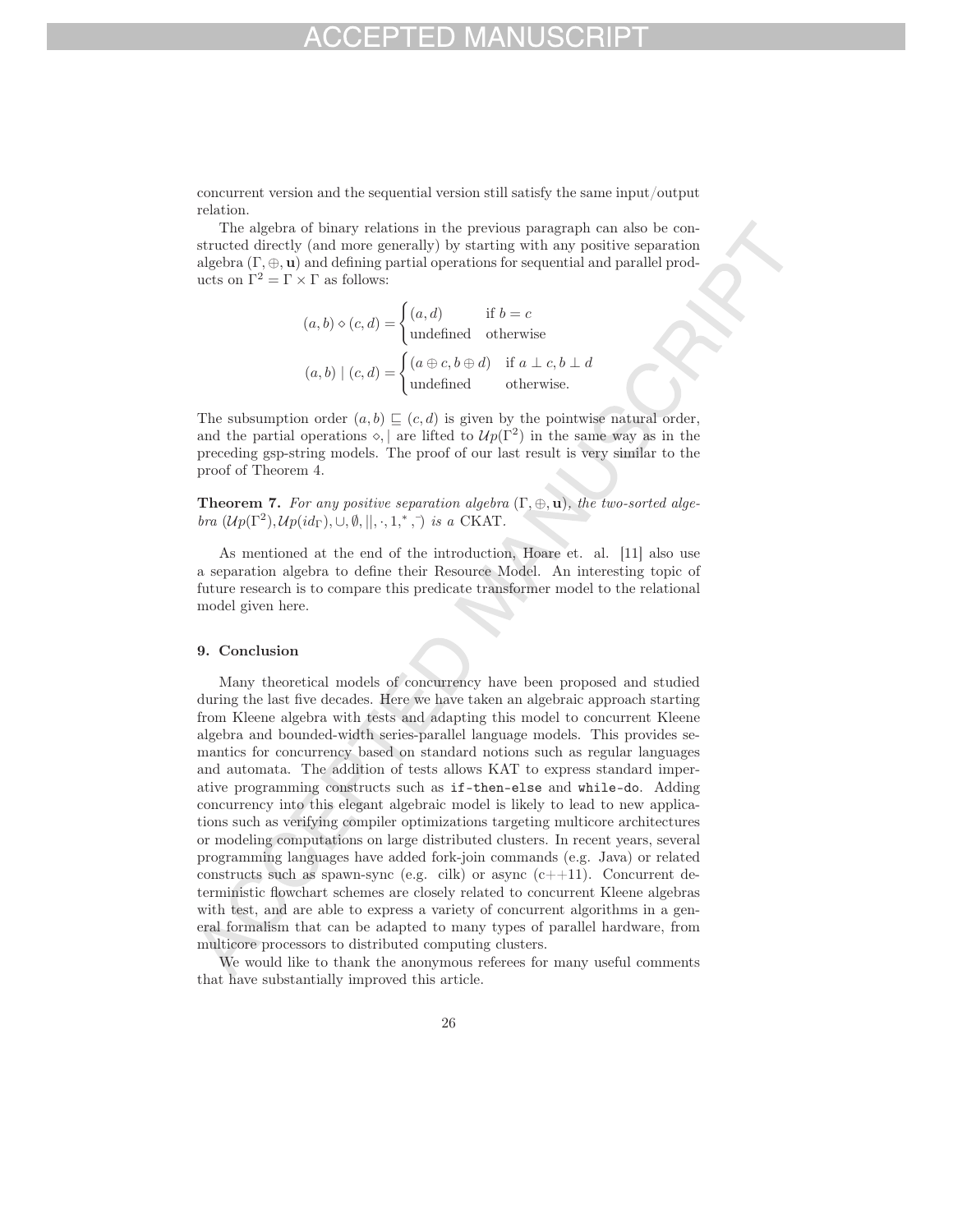- [1] Angus, A., Kozen, D.: Kleene algebra with tests and program schematology. Technical Report 2001-1844, Computer Science Department, Cornell University (2001).
- [2] Balbes, R., Dwinger, P.: Distributive Lattices, University of Missouri Press, 1974.
- [3] Bloom, S. L., Esik, Z.: Free shuffle algebras in language varieties. Theoretical Computer Science, 163 (1996) 55–98.
- [4] Bonchi, F., Bonsangue, M. M., Hansen, H. H., Panangaden, P., Rutten, J. J. M. M., Silva, A.: Algebra-coalgebra duality in Brzozowski's minimization algorithm. ACM Trans. on Computational Logic, 15 (2014), no. 1, 29.
- [5] Calcagno, C., O'Hearn, P. W., Yang, H.: Local action and abstract separation logic. Proceedings of the 22nd Annual IEEE Symposium on Logic in Computer Science, 2007, 366–378.
- [6] Foulis, D. J., and Bennett, M. K.: Effect algebras and unsharp quantum logics, Foundations of Physics 24, 10, 1994, 1331–1352.
- [7] Gischer, L.: The equational theory of pomsets. Theoretical Computer Science 62 (1988) 299–224.
- [8] Grabowski, J.: On partial languages. Ann. Soc. Math. Polon. Ser. IV Fund. Math. IV(2) (1981), 427–498.
- [9] Hoare, C. A. R., Möller, B., Struth, G., Wehrman, I.: Foundations of concurrent Kleene algebra. Relations and Kleene algebra in computer science, Lecture Notes in Comput. Sci., 5827, Springer, 2009, 166–186.
- [10] Hoare, C. A. R., Möller, B., Struth, G., Wehrman, I.: Concurrent Kleene algebra. CONCUR 2009—concurrency theory, Lecture Notes in Comput. Sci., 5710, Springer, 2009, 399–414.
- [11] Hoare, C. A. R., Hussain, A., Möller, B., O?Hearn, P. W., Petersen, R. L., Struth, G.: On locality and the exchange law for concurrent processes. CONCUR 2011—concurrency theory, Lecture Notes in Comput. Sci., 6901, Springer, 2011, 250–264.
- [12] Hoare, C. A. R., Möller, B., Struth, G., Wehrman, I.: Concurrent Kleene algebra and its foundations. J. Log. Algebr. Program. 80 (2011), no. 6, 266–296.
- [13] Hopcroft, J., Ullman, J.: Introduction to Automata Theory, Languages and Computation. Addison-Wesley, Reading, MA, 1979.
- [14] Ianov, Y. I.: The logical schemes of algorithms. In Problems of Cybernetics, Vol. 1, Pergamon Press, 1960, 82–140.